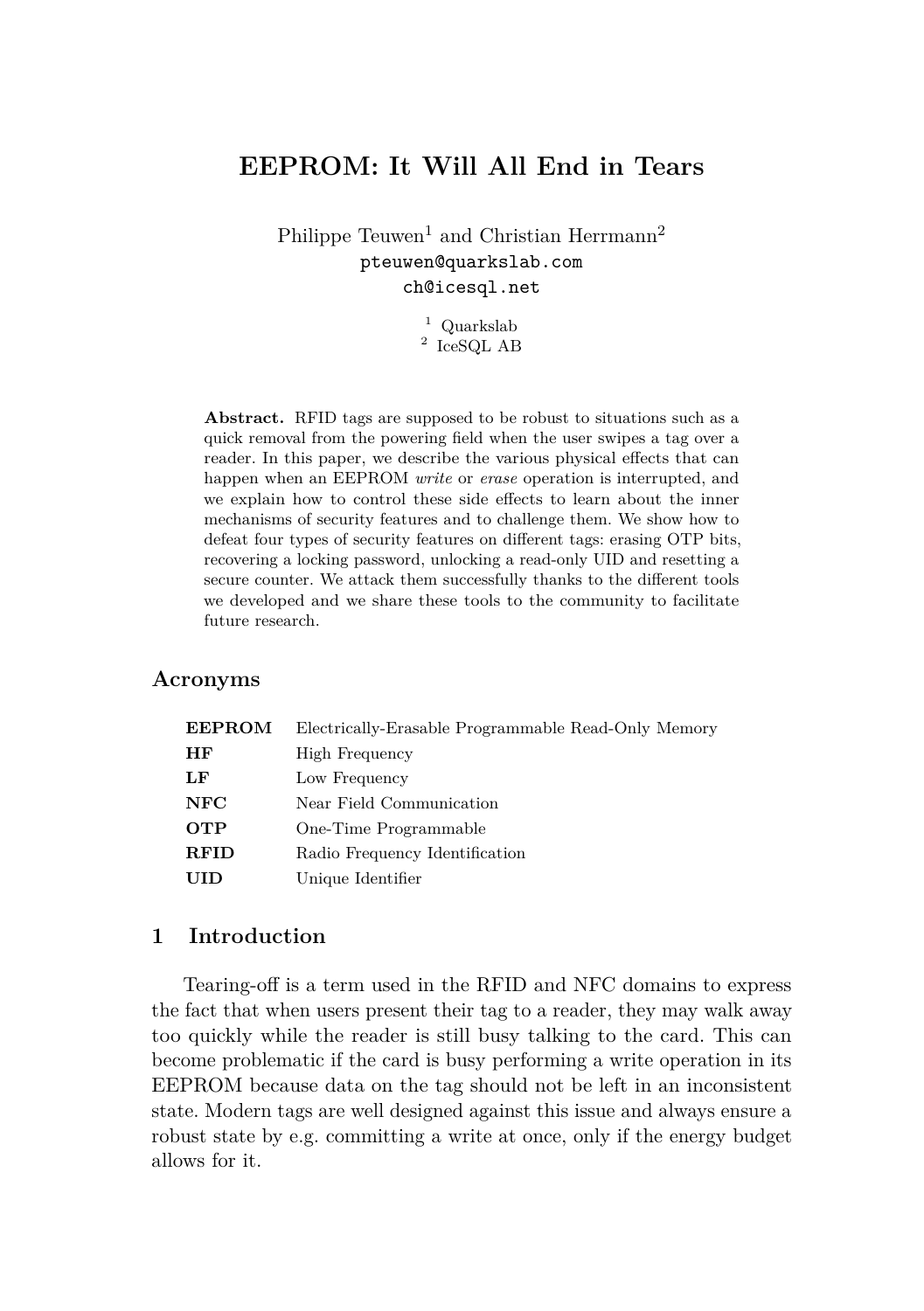This is true at least for physical walking away tear-offs, when the energy level of the powering field drops at a relatively slow pace, but interesting things can happen if we abruptly drop the power source during an EEPROM write in a programmatically and timely controlled way. In 2008, Teepe mentioned the possibility to trigger tearing events in order to corrupt data voluntarily [\[16\]](#page-29-0) and in 2020, Grisolía and Ukmar demonstrated how tear-off attacks could reset the OTP (*One-Time Programmable*) bits of a Russian tag [\[2\]](#page-28-0), which we will shortly recap as a first successful example.

**Contributions.** Our contributions lay in the observations we could formulate based on the various experiments we conducted on different tags and in the way they can be used to reveal the inner mechanisms of some security features and to elaborate attack strategies to defeat them by a fine control of tear-off side effects. These observations pave the way for more experiments on other embedded EEPROMS, in RFID tags or in other forms. We demonstrate their relevance by presenting three new attacks on the security features of three different RFID tags. We also added new tools to the Proxmark3 RRG code repository [\[5\]](#page-29-1) to bring a generic support for tearing experiments for all types of tags supported by the Proxmark3.

**Paper organization.** In Section [2,](#page-1-0) we describe how EEPROM technology works and stores logical bits, then in Section [3](#page-3-0) we describe the various physical effects that can happen at high level when an EEPROM *write* or *erase* is interrupted and when an EEPROM *read* is performed after such interruption. In Section [4,](#page-10-0) we explain how these effects can have security consequences and what type of security features could be targeted. Section [5](#page-11-0) shows how to defeat four types of security features on four different low-frequency and high-frequency tags, from the easiest to the most complex and most recent one: erasing OTP bits (§ [5.1\)](#page-11-1), recovering a locking password (§ [5.2\)](#page-12-0), unlocking a read-only UID (§ [5.3\)](#page-16-0) and resetting a secure counter (§ [5.4\)](#page-21-0). In Section [6,](#page-26-0) we present the different tools we made available in the Proxmark3 RRG code repository to facilitate future research in this exciting area. Finally, we detail our conclusions in Section [7.](#page-28-1)

## <span id="page-1-0"></span>**2 EEPROM Internals**

To understand the rather strange behaviors of EEPROMs described in this article, it is essential to have a grasp on the underlying physics.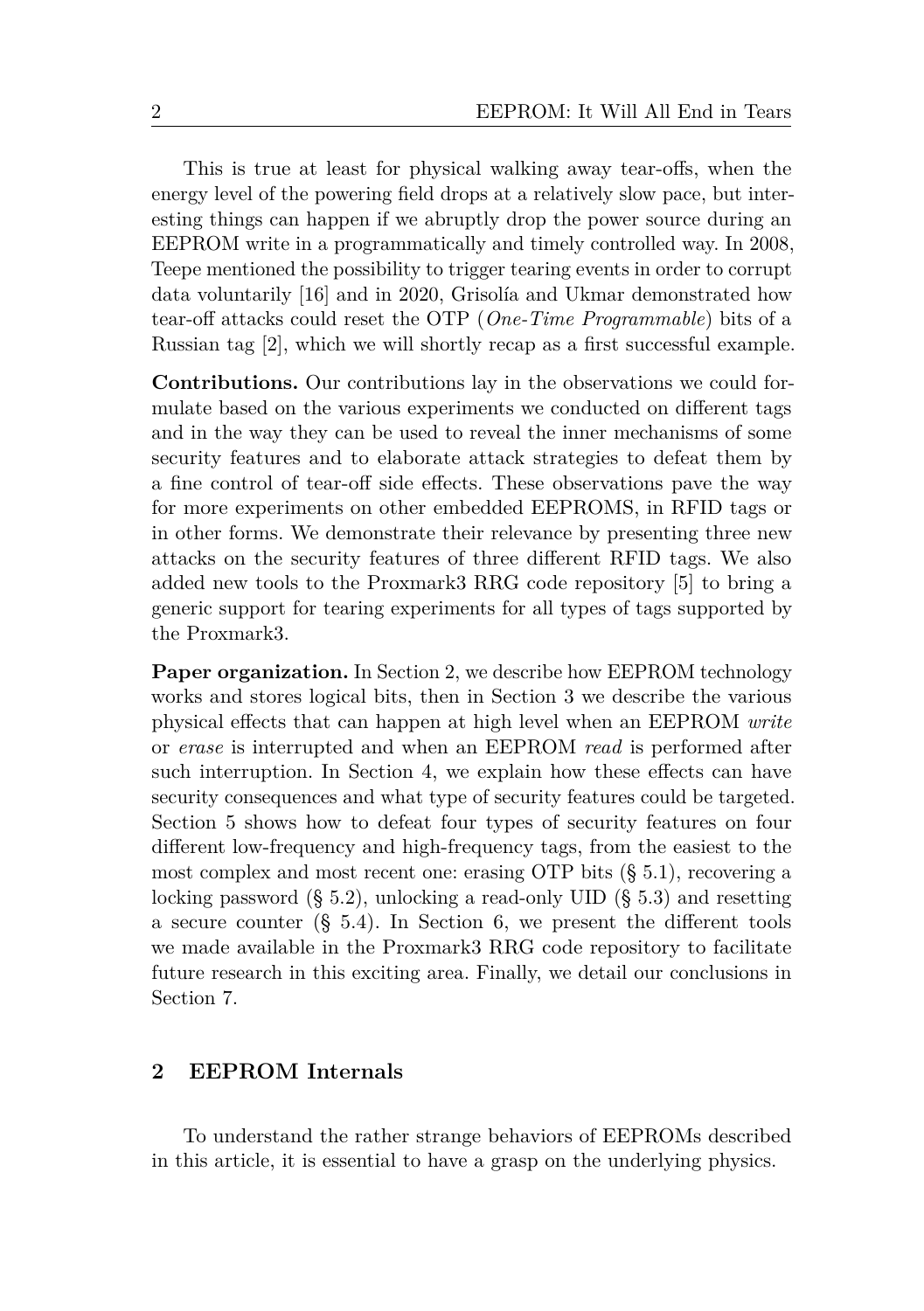Since the technological and statistical reality varies across chips and manufacturers, we will only give a rough model of an EEPROM cell, good enough to explain various empirical observations stated in the article.

When stored in an EEPROM, bits are not just 2-state entities, either 0 or 1. Bits are actually represented by the presence or absence of a bunch of electrons stored in the floating gate of a transistor.

<span id="page-2-0"></span>

**Fig. 1.** EEPROM transistor.

The floating gate, shown in bold on Figure [1,](#page-2-0) is isolated by a very thin oxide layer. The value of the stored bit is the result of the indirect measure of the charge stored in this floating gate. Electrons can be dragged into (by channel hot injection) or removed (by Fowler-Nordheim tunnelling) depending on the relative high positive or negative voltages applied across source, drain and a second gate called control gate [\[3\]](#page-29-2). When no voltage is applied, electrons are kept captive in the floating gate and the memory state is retained, hence the non-volatile nature of EEPROMs. Different technologies exist so we will not describe further this mechanism as we do not know which one is deployed in the devices we studied.

To modify values stored in an EEPROM, two basic operations are available: *erase* and *write*. Typically, bits can be written individually towards one value but erasing them back to their initial value is only possible on a whole range of them at once, typically a full *word*, *page* or *bank* depending on the specific product, representing ranges from about 4 bytes to an entire memory.

<span id="page-2-1"></span>**Observation 1 (Logic implementation)** *We notice two kinds of logic implementation:*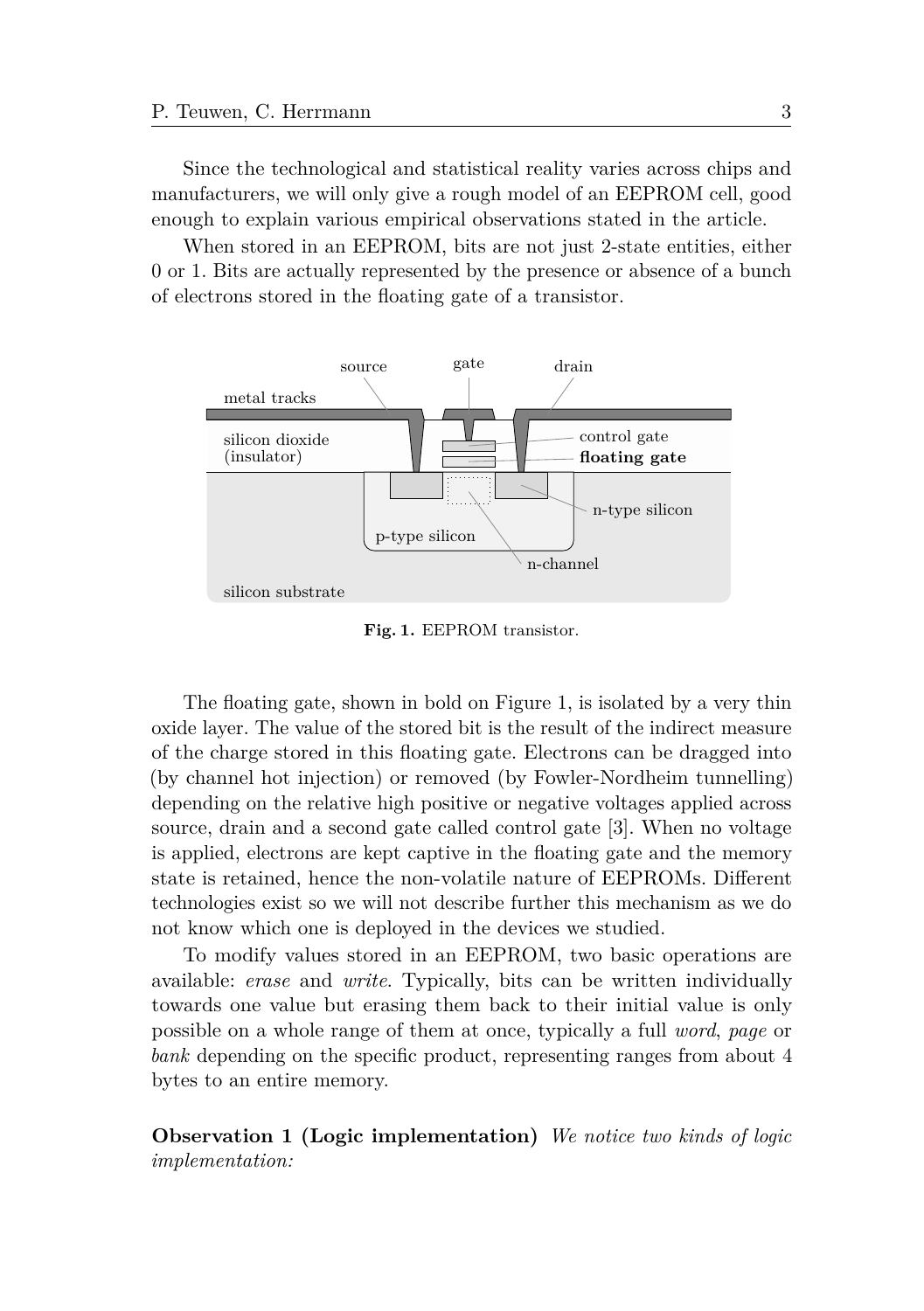- *— (A) Erasing operation resets all bits of a range to value* 0 *and writing operation sets some individual bits to value* 1*;*
- *— (B) Erasing operation resets all bits of a range to value* 1 *and writing operation sets some individual bits to value* 0*.*

A writing operation encompasses a full *word* or *page* and the result will be the combination of the already set bits with the newly set bits. If the logic is to erase to 0 and set to 1, the result of a write is the logical *OR* between the old value and the value to be written. If the logic is inverse, a logical *AND* is used to combine these values.

Typically, a WRITE command requires internally an *erase* operation followed by a *write*, so arbitrary values can be written. Other more complex commands such as increasing a counter, changing a configuration, etc. will follow a pattern such as a *read* of the current value, a *computation* of the new value based on the old one and possibly some command parameters and finally an *erase* and a *write*. We will see that the pattern can be more complex when the commands implement anti-tearing countermeasures.

Still, dragging electrons in and out of the gate is not an atomic event and if the process is prematurely interrupted, quantity of electrons in the gate can be anything between *empty* and *full*.

## <span id="page-3-0"></span>**3 Interrupting EEPROM Operations**

When an EEPROM operation is interrupted, it affects the number of trapped electrons, which, in turn, affects the logical value when read back, based on other factors as well.

Abruptly interrupting an operation on an RFID tag can be done simply by quickly shutting down the reader field at the proper timing as RFID tags get powered by a magnetic field generated by the reader.

#### **3.1 Quantity of Trapped Electrons**

A simple illustration is to see the gate as a bucket that will be filled or emptied by *erase* and *write* internal operations. To keep things simple, we assume that if the bucket is less than half full, it is interpreted as 0, otherwise as 1.

A basic WRITE command is composed of an *erase* phase and a *write* phase. Depending on when we interrupt it, we can

— diminish the number of electrons in all the gates which were not already empty if we interrupt the *erase*;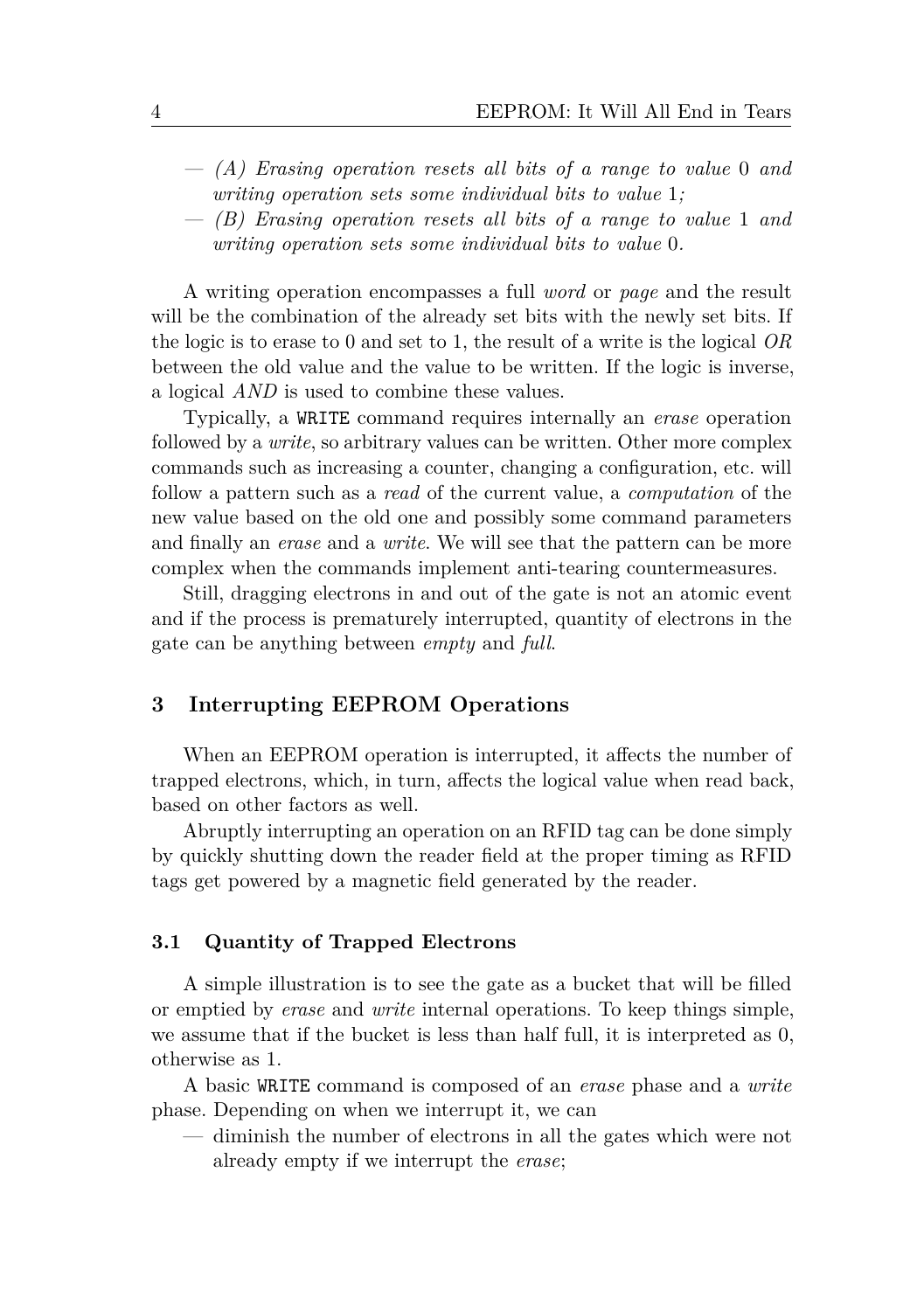- empty completely the gates if we interrupt between the *erase* and the *write*;
- increase the number of electrons in a subset of the gates, depending on the written value.

All buckets are not filled exactly at the same rate because transistors, built from dopants injected in the silicium, do not get the exact same amount and spatial distribution of dopants during the manufacturing.

The consequence is that some buckets will cross the 50% threshold sooner than others. Consider one byte – stored by 8 gates – where  $0xFF$ is written over 0xFF. We interrupt the writing at different times, then we read back this byte. For increasing times, we can observe something like  $0xFF \rightarrow 0xDB \rightarrow 0xC9 \rightarrow 0x80 \rightarrow 0x00$  then  $0x00$  for a while, then e.g. 0x00→0x48→0x6e→0xFF. Figure [2](#page-5-0) illustrates the number of electrons being slowly removed at different rates across the 8 gates, explaining how such sequence of values could be observed when the erase phase is interrupted at different timings. Timings depend on the EEPROM technology and manufacturer.

Obviously, we cannot directly read the electric charge value of a gate and what we describe is based on indirect observations implying READ commands.

Repeating the same experiment on the same set of transistors will lead to about the same results: statistically, the same subset of transistors swap faster than the others. But there is also some randomness, so it is a statistical trend and there will be some variability to take into account across repetitions. Note that there is no direct relationship between the transistors that get erased first and the ones that get written first (or last) because *erase* and *write* rely on different physical effects: channel hot injection versus Fowler-Nordheim tunnelling.

<span id="page-4-0"></span>**Observation 2 (Biased bits)** *For a given word location, some specific gates will be filled faster than other ones — and some will be erased faster than other ones — in quite a reproducible manner.*

Moreover, our experiments have shown that the following trick can be used in some situations to increase precision and reproducibility.

<span id="page-4-1"></span>**Observation 3 (Progressive tear-off)** *It is possible to have a better control on the number of trapped electrons in the gates by initiating and interrupting an internal operation at an early stage multiple times, slowly adding or removing charges until reaching the desired value, rather than trying to reach the point of interest in one single interrupt.*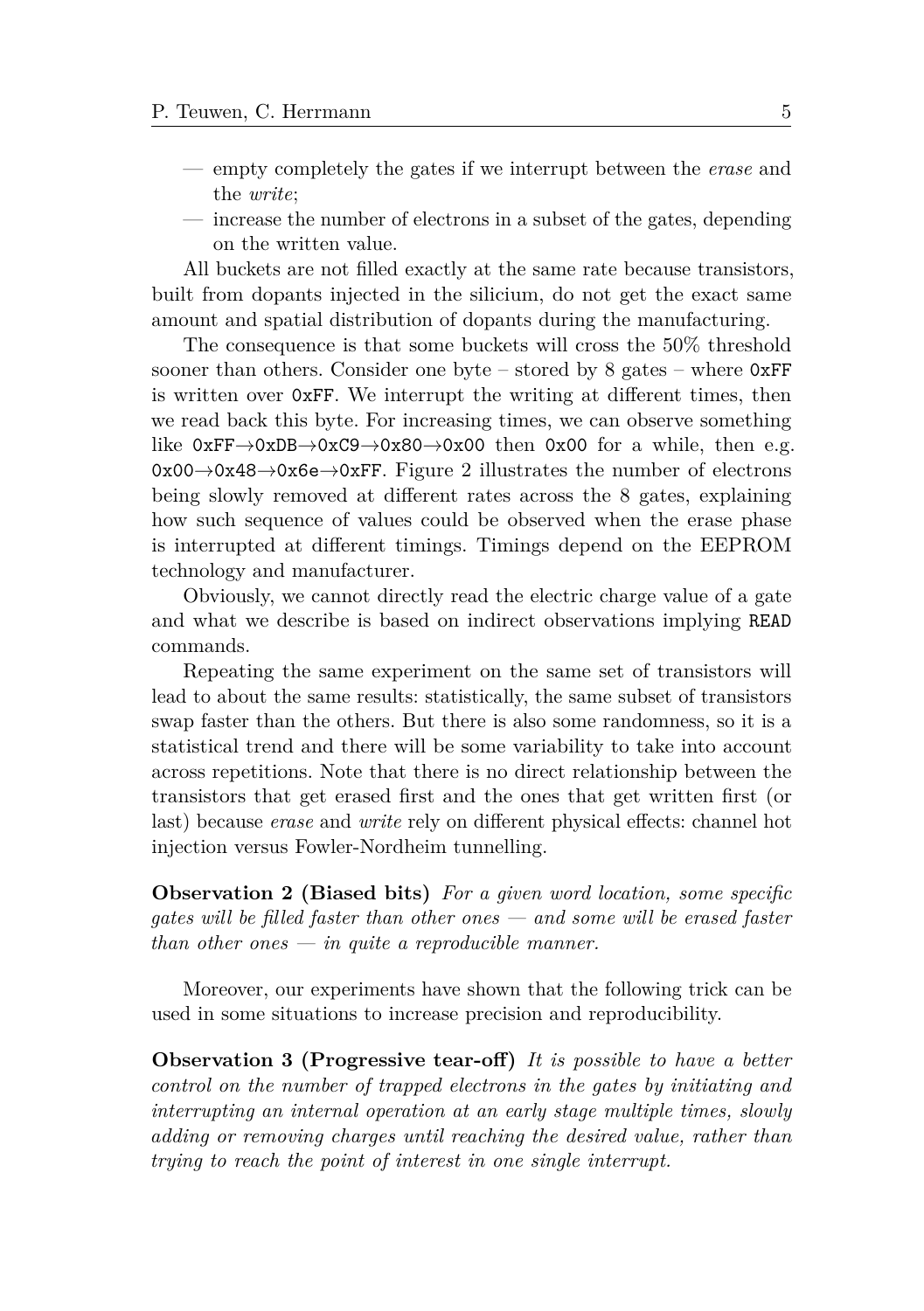<span id="page-5-0"></span>

**Fig. 2.** Simulation of the internal transistors states after an interrupted erase of an EEPROM byte at different timings, from the shortest at the top to the longest at the bottom, to explain observed values on a real tag.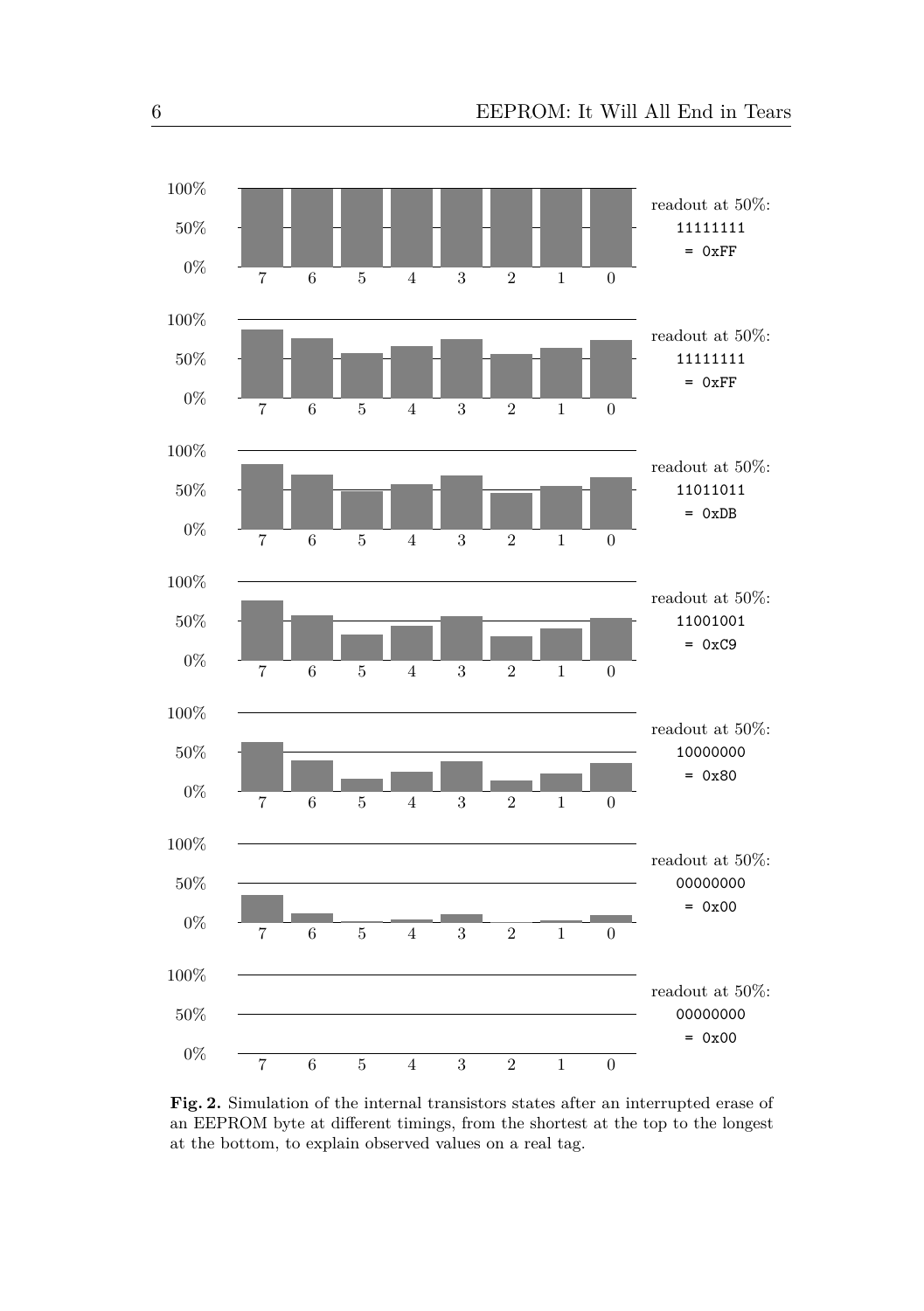Our hypothesis is that during the gate update, electrons are migrating firstly at a slower rate when the applied voltage is still rising and we obtain a better precision in the charge quantity for the same temporal precision when acting during this early phase.

This is only possible for the first internal operation. For example, on a WRITE command composed of the succession of an *erase* and a *write*, it is only possible to slowly unload the gates in multiple passes by triggering and interrupting the *erase* operation but only one single pass can be interrupted on the *write* operation as it is always preceded by an uninterrupted *erase*.

Another trick is to put the tag as far as possible from the reader while still working properly.

<span id="page-6-1"></span>**Observation 4 (Distance dependency)** *It is possible to have a better control on the number of trapped electrons in the gates by working at a greater distance from the reader.*

When the tag is far away, the EEPROM operations are apparently performed slightly slower due to the limited power available.

We could observe two more variables affecting EEPROM *erase* operation.

**Observation 5 (Content dependency)** *The speed of EEPROM* erase *operation is affected by the value to be erased: faster when very few bits need to be erased.*

Here is an example using a MIFARE Ultralight where the effect can be seen byte per byte. A first value is written with the following pattern: 0xFF3F0F03, so 2 bits set in the first byte, 4 in the second, 6 in the third and all 8 in the fourth one. Then a second write is initiated but interrupted by a tearing. We repeat the experiment and check the content of the word after tearing at different timings. Here are our results, obtained with a Proxmark[3](#page-6-0) and the command **hf** mfu otptear<sup>3</sup> presented in Section [6.](#page-26-0)

— Erasing 0xFF3F0F03  $\rightarrow$  0xFF3F0F00 after 482  $\mu$ s;

— Erasing 0xFF3F0F03  $\rightarrow$  0xFF3F0000 after 508  $\mu$ s;

— Erasing 0xFF3F0F03 → 0xFF010000 after 542 *µ*s;

— Erasing 0xFF3F0F03  $\rightarrow$  0x00000000 after 558  $\mu$ s.

One could think the bytes are simply erased from right to left so we repeat the experiment with 0x030F3FFF.

— Erasing 0x030F3FFF  $\rightarrow$  0x000F3FFF after 470  $\mu$ s;

<span id="page-6-0"></span><sup>3.</sup> hf mfu otptear -b 5 -i 2 -s 460 -e 600 -d ff3f0f03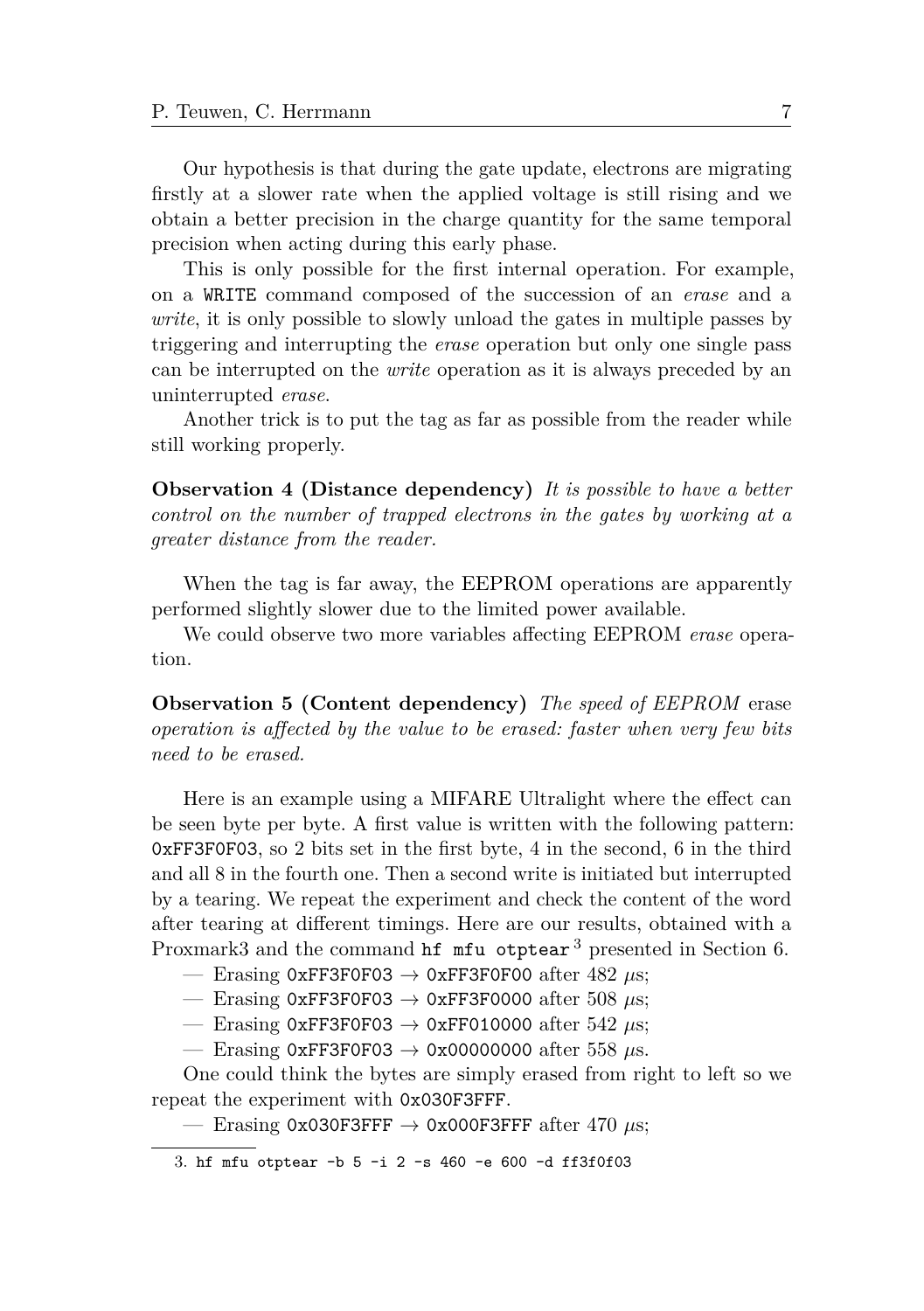— Erasing 0x030F3FFF  $\rightarrow$  0x00003FFF after 512  $\mu$ s;

— Erasing 0x030F3FFF  $\rightarrow$  0x000000FF after 538  $\mu$ s;

— Erasing 0x030F3FFF  $\rightarrow$  0x00000000 after 562  $\mu$ s.

This experiment confirms our observation: on this card, the *bytes* containing fewer bits are erased faster.

So it is very important, when you try to repeat tearing experiments on the *erase* phase, to be careful from which initial values you start.

We repeated the experiment on the *write* operation of the same card but the *write* seems not much affected by the value to be written.[4](#page-7-0)

The other variable affecting EEPROM *erase* operation is temperature. Caution must be taken to keep the same environmental parameters when reproducing experiments.

**Observation 6 (Temperature dependency)** *The speed of EEPROM* erase *and* write *operations is sensitive to temperature. Operations may be slowed down by choosing adequate temperatures.*

<span id="page-7-1"></span>

**Fig. 3.** Temperature dependency of tear-off timings for which bitflips are observed during EEPROM *erase* and *write* operations on a MIFARE Ultralight.

<span id="page-7-0"></span>4. hf mfu otptear -b 5 -i 2 -s 2320 -e 2360 -t 030F3FFF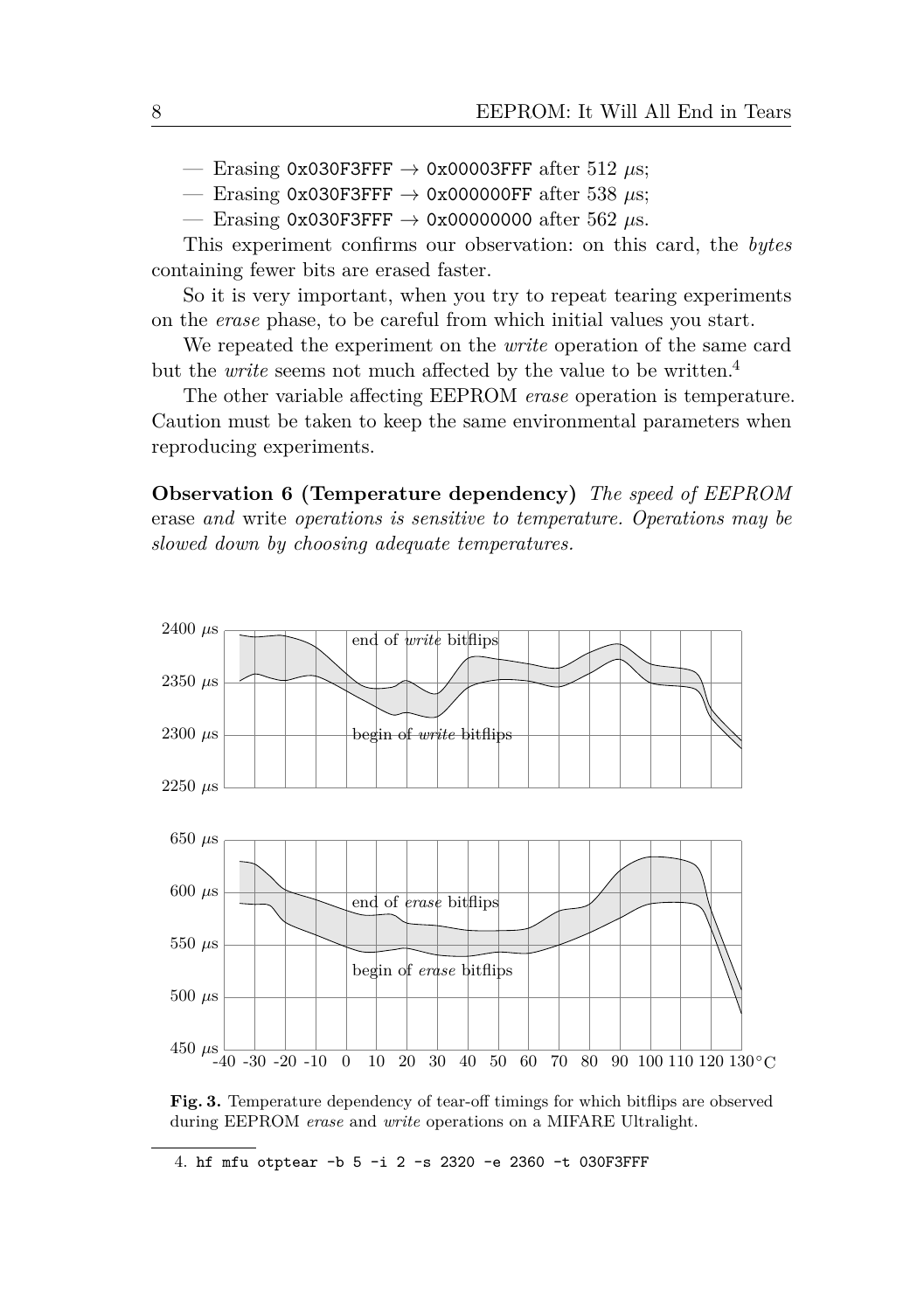Using again a MIFARE Ultralight and interrupting a WRITE command at various times during the *erase* and *write* operations, we check at which timings the bitflips are occurring and we reproduce the experiment at different temperatures. Experimental measures are shown in Figure [3,](#page-7-1) with bit flips occurring in both gray areas.

On this card, the temperature has quite some impact on the temporal window during which bitflips are occurring. As in most cases we want EEPROM operations to be performed slowly to have a better opportunity to interrupt them at critical timings, cooling down the chip or heating it around 100◦C seems a promising technique to slow down the *erase* phase. The *write* phase seems to offer fewer opportunities outside room temperature unless using temperatures below -20◦C. Around 140◦C, the card stops working properly. Of course such experiments must be repeated on other types of cards to determine their own temperature dependency.

We've seen in this section various methods to get quite some control on EEPROM *erase* and *write* results by controlling the environment and triggering one or more tearing events. If all conditions are fulfilled, we can even do some steganography! For example, interrupting *write* operations to fill gates at either 60% or 100% can be a way to hide zeroes and ones. A *read* operation will return 1 in both cases. But interrupting an *erase* operation can bring them to e.g. 30% and 70% and a *read* operation will now reveal the hidden content.

Storing more information than a single bit in a gate [\[4\]](#page-29-3) is a technique called MLC (*Multi-Level Cell*) and already used by most flash memory manufacturers to achieve nowadays multi-gigabyte sizes. For example, for the QLC (*Quad-Level Cells*) to store 4 bits per transistor, it requires to be able to make a clear and robust distinction among 16 different charge levels! They typically achieve these performances by combining several *read* operations at different voltages and adding strong error correction techniques.

#### **3.2 Interpretation of Trapped Electrons**

<span id="page-8-0"></span>In a first approximation, we said that a bucket less than half full is a 0 and more than half full a 1. Actually even repeating a *read* operation on the same memory location can lead to different values.

**Observation 7 (Weak bits)** *A gate loaded with a number of electrons very close to the threshold can be read as a* 1 *or a* 0 *across several reads, with some probability gradient related to the actual amount of charge.*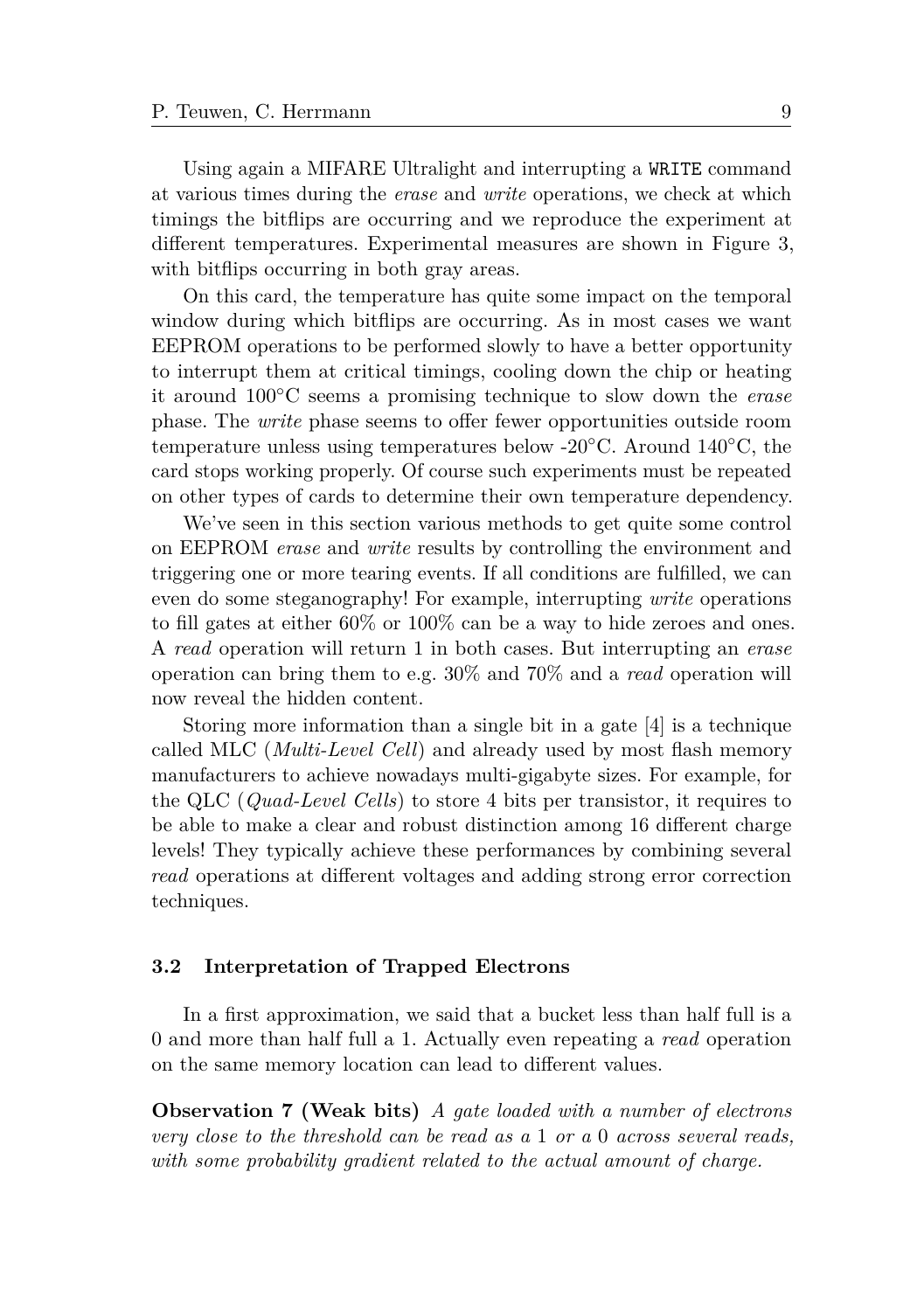So, combining Observations [2](#page-4-0) [\(Biased bits\)](#page-4-0) and [7](#page-8-0) [\(Weak bits\)](#page-8-0), when reading several times the same half-written memory word, we will see some bits always read as 0, some always read as 1 and some flipping occasionally. Figure [4](#page-9-0) illustrates the same byte being read at slightly different thresholds, with two flipping bits. Such weakly programmed flipping bits are also referred as *weak* bits.

<span id="page-9-0"></span>

**Fig. 4.** EEPROM weakly written byte read at slightly different thresholds.

These differences can be used to fingerprint EEPROM memory locations quite similarly to SRAM PUF (*Static Random Access Memory Physically Unclonable Function*) [\[13\]](#page-29-4), except that any point in the transi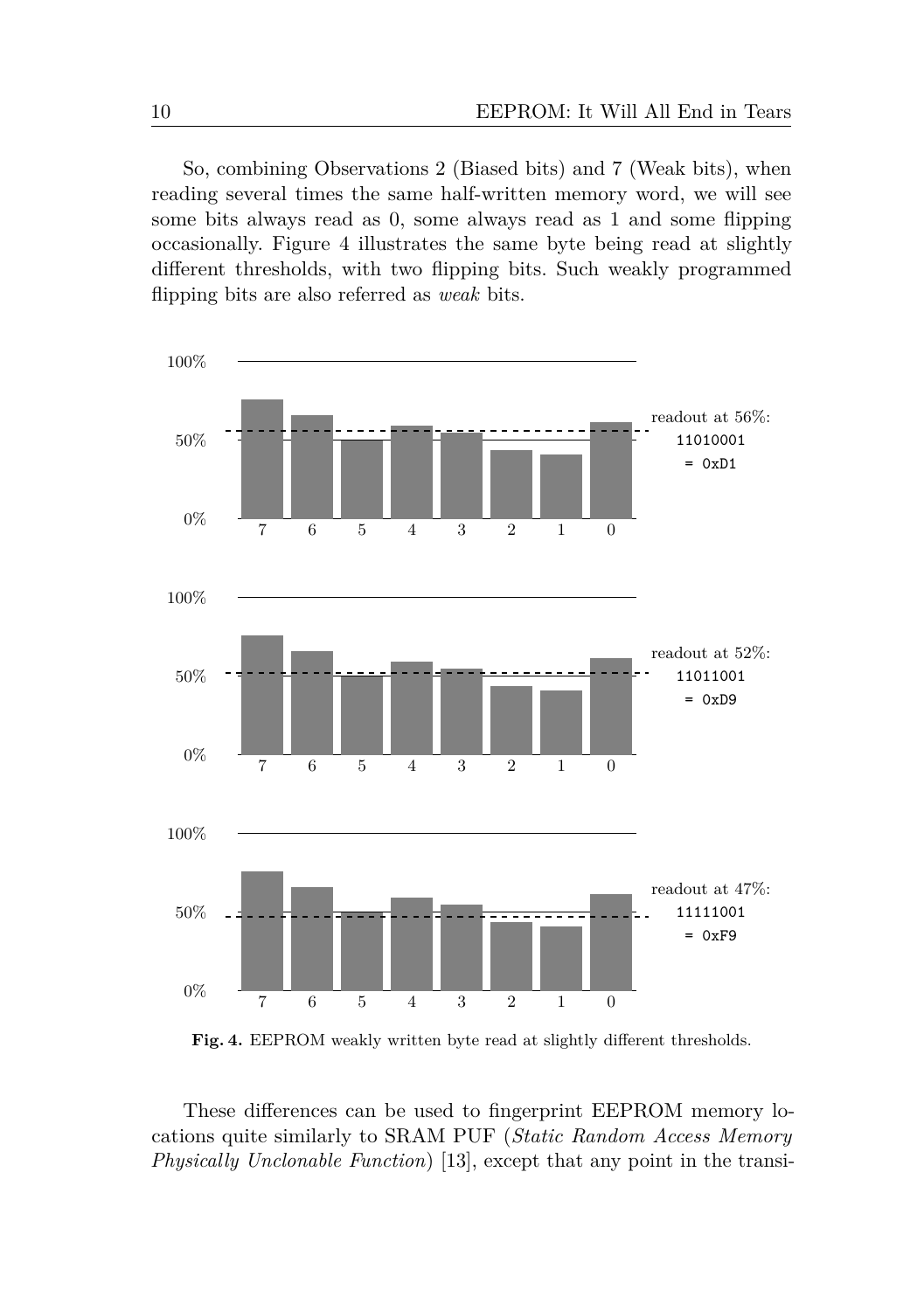tion from a word value to another can be observed. Using this property, one could turn cheap memory tags into unclonable (and quite challenging to emulate) tags.

But there is more. We observed that we can have some control on these flipping bits.

<span id="page-10-1"></span>**Observation 8 (Distance effect on weak bits)** *The probability to read a flipping bit as a* 0 *or a* 1 *can be influenced with the distance to the reader.*

If e.g. a card can be read at a distance between 0 and 4 cm, we place the card at 2 cm and at some point after a tearing event we obtain a flipping bit when reading several times the same memory, then bringing the card closer to the reader  $(0 \text{ cm})$  will stabilize the reading as 1, while moving the card away (4 cm) and the same bit will be read as a 0!

One hypothesis is that distance influences the actual voltage, and voltage influences comparators in charge of measuring memory cells.

## <span id="page-10-0"></span>**4 Opportunities for Security Vulnerabilities**

Back in 2008, Teepe mentioned already the possibility to trigger tearing events to corrupt data voluntarily [\[16\]](#page-29-0).

Before investigating more complex commands, testing tear-off on simple commands such as a WRITE or an ERASE allows to better understand and characterize a given EEPROM technology, even if useless from a security perspective (if you can already write any value you want, what is the point?)

- What is the granularity of the memory being written?
- Does a WRITE firstly imply an internal *erase*?
- What is the default value of an erased EEPROM word? Full of zeroes or full of ones?
- What are the appropriate timings to target internal operations?
- Can we create flipping bits? Does distance to the reader affect their reading?

If the targeted system is indeed susceptible to EEPROM tear-off attacks, which functionalities could be affected from a security perspective?

The rule of thumb is that we need to find a security functionality involving EEPROM *erase* or *write* operations that an attacker can trigger but on which by design he does not have a full control on the final result. Tear-off will then bring some hope that we can nevertheless influence the final result in a favorable way.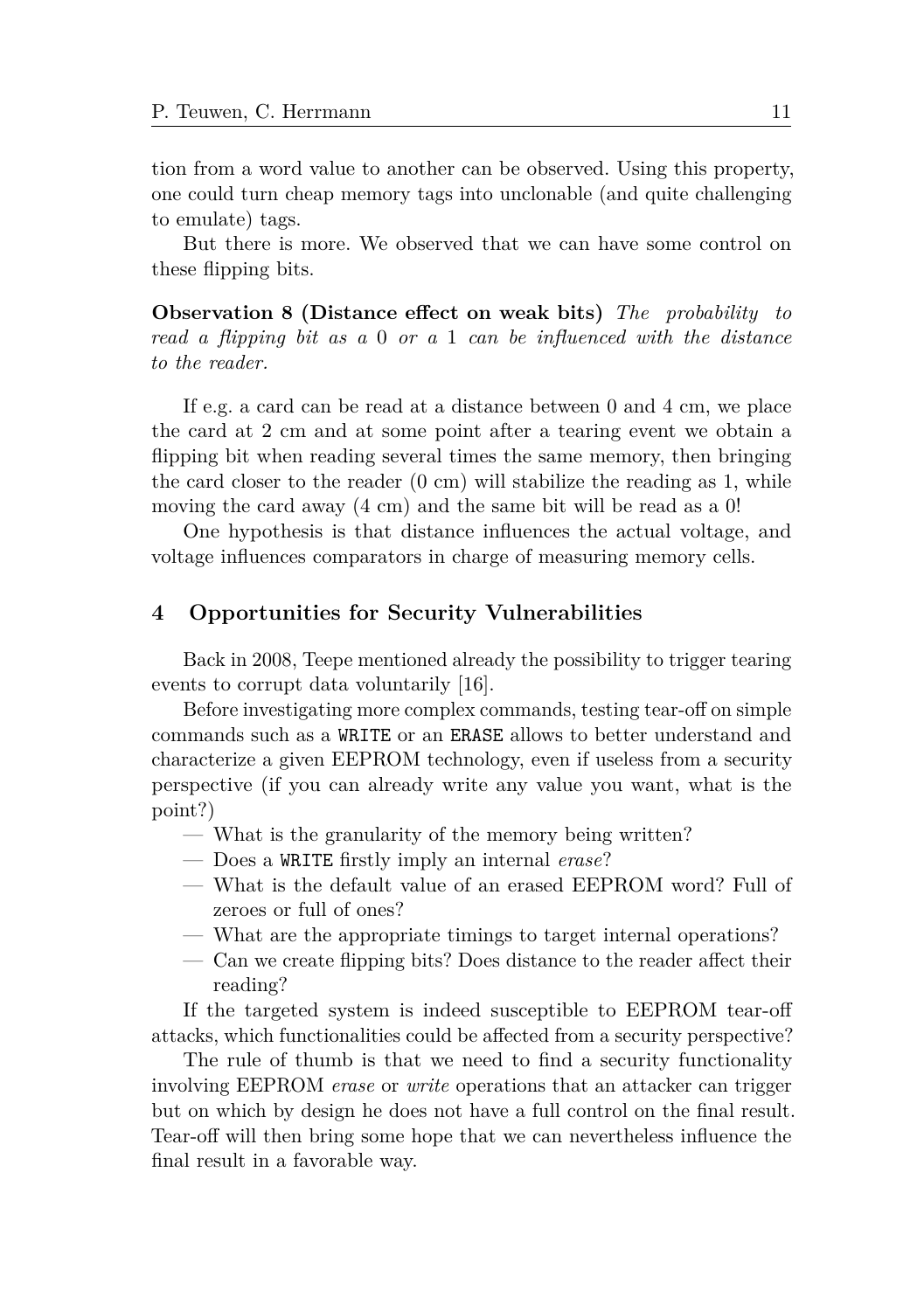Think of a poorly implemented PIN (*Personal Identification Number*) trial counter we want to reset. If a VERIFY\_PIN command starts with increasing temporarily the PIN counter, which implies in turn a first internal *erase* operation, bad things will happen.

One thing to consider is the possibly destructive nature of the tests and the availability of samples on which you have enough control to *reset* them in initial conditions, at least during the discovery phase, before switching to real targets.

Taking again the PIN trial counter, if you have only one single card with an unknown PIN, it will be very hard to find the sweet spot between *erase* and *write* without overshooting and triggering at least several *writes*, locking permanently the card. But if you have a second card whom you know the PIN, you can test it without fearing overshoots as you can *reset* the counter by typing the proper PIN between experiments.

It is also important to avoid blind situations. Elaborate strategies, scenarios, where you can reason about the internal state of the target and possibly infer information about the internal state from experiments. This will all become clearer with real examples.

### <span id="page-11-0"></span>**5 Four Case Studies**

#### <span id="page-11-1"></span>**5.1 Erasing OTP Bits**

**Target.** OTP (*One-Time Programmable*) bits are a common security feature in RFID and NFC tags. An OTP memory is a memory where one can set some bits to 1 but never clear them back to 0. This is used for example to punch a 10-journey transportation ticket. If secure chips can indeed use polyfuses, it is a costly manufacturing process and tags implement the OTP feature using regular EEPROM and some logic such as writing the bitwise *OR* between the old value and the value asked to be written.

Nahuel Grisolía and Federico Gabriel Ukmar demonstrated in their thesis [\[2\]](#page-28-0) tear-off attacks against the OTP feature of an HF (High Frequency: 13.56 MHz) tag, the MIK640M2D [\[9\]](#page-29-5), a variant of MIFARE Ultralight, developed by Mikron.

Indeed this variant did not do anything to protect its five OTP (One-Time Programmable) blocks of 32 bits and a tear-off between internal *erase* and *write* operations is enough to set OTP bits back to zeroes.

**Strategy.** To explore and characterize tearing effects on a tag, one can follow these steps: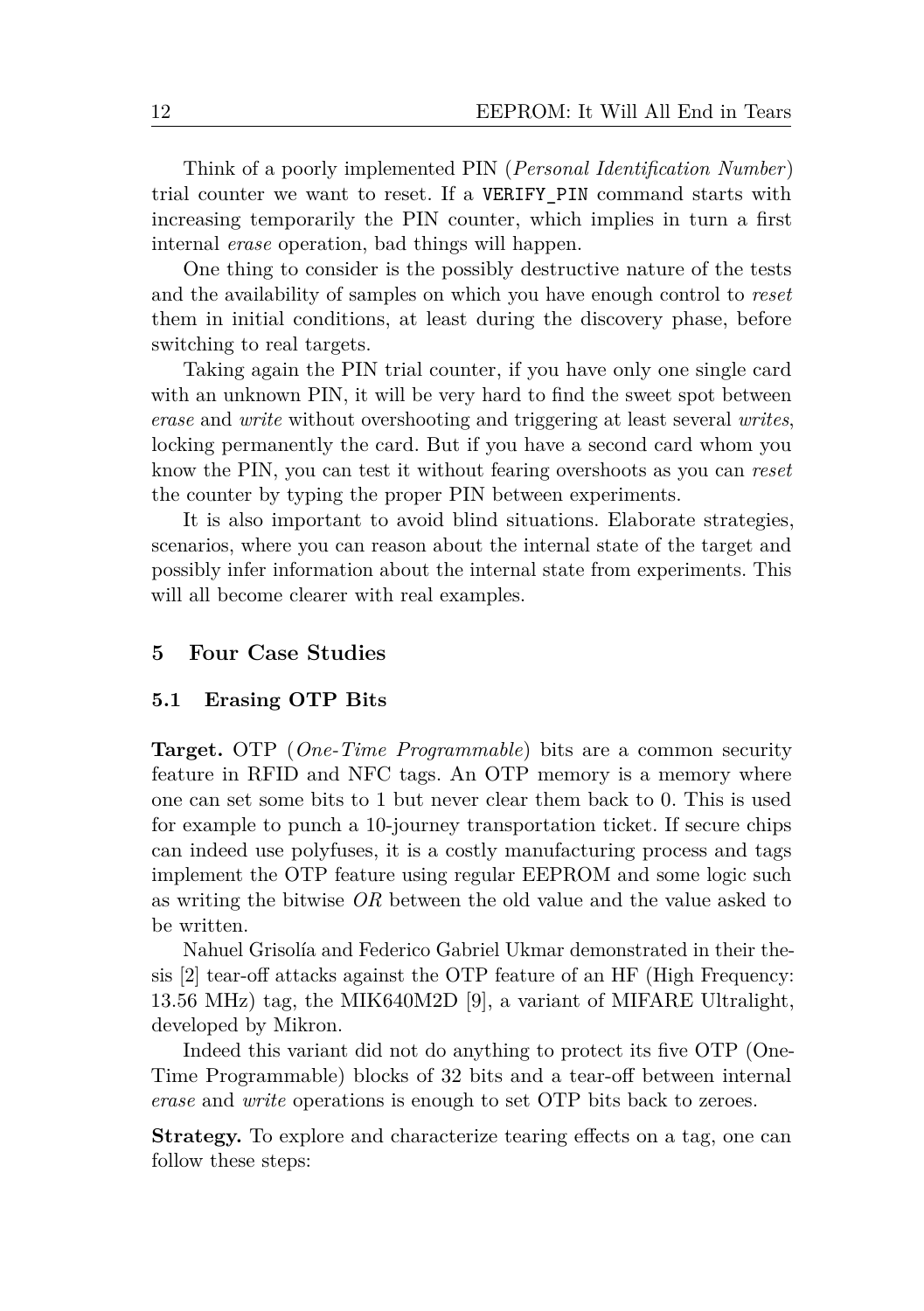- Select firstly a non-OTP memory area;
- Write initial data, e.g. 0xAAAAAAAA;
- Write different data, e.g. 0x55555555 and interrupt the operation;
- Read back. Given the pattern read back, we know if the interrupt was too early or too late;
- Adjust timings in a binary search manner and try again.

Once a good timing is found, move on the OTP memory. Timings may vary slightly but you have already a good approximation to start with.

- Select the OTP memory area containing some bits already set;
- Start from a slightly shorter timing;
- Write data to set one single bit and interrupt the operation;
- Read back;
- Increment slightly timings and try again.

**Results.** Because tearing anywhere between *erase* and *write* operations, it is very easy to find a proper timing and reset OTP bits on a MIK640M2D tag. A tool is available to automate this attack, as explained in Section [6.](#page-26-0)

**Mitigations.** There is not much option to mitigate this attack, besides not relying on MIK640M2D OTP feature. But we can have a look at other manufacturers and see how they deal with it. NXP MIFARE Ultralight tags are immune to this attack. Other Ultralight variants such as my-d move tags by Infineon [\[6\]](#page-29-6) and F8213 NFC-Forum Type 2 tags by Shanghai Feiju Microelectronics Co [\[14\]](#page-29-7) also have OTP bits and no protection against tear-off but – remember Observation [1](#page-2-1) [\(Logic implementation\)](#page-2-1) [B] – on these tags, the default value of an erased word is 0xFFFFFFFF, so it is impossible to reset bits back to zero with this method. Simply inverting the logic of the stored bits in EEPROM provides an efficient security protection against tear-off! On the other side, if such a tear-off happens by accident, you may burn all the OTPs in the word being updated. Some other cards such as ST SRI512 [\[15\]](#page-29-8) simply skip the *erase* operation when writing on OTP bits, which is probably easier and safer.

#### <span id="page-12-0"></span>**5.2 Recovering a Protection Password**

**Target.** The ATA5577C [\[8\]](#page-29-9) is a general-purpose reprogrammable LF (Low Frequency: 100-150 kHz) RFID tag with many features but we will focus on a subset of them.

- Block 0 contains configuration data, including modulation settings and one bit indicating if a password protection is activated;
- Block 7 contains the password;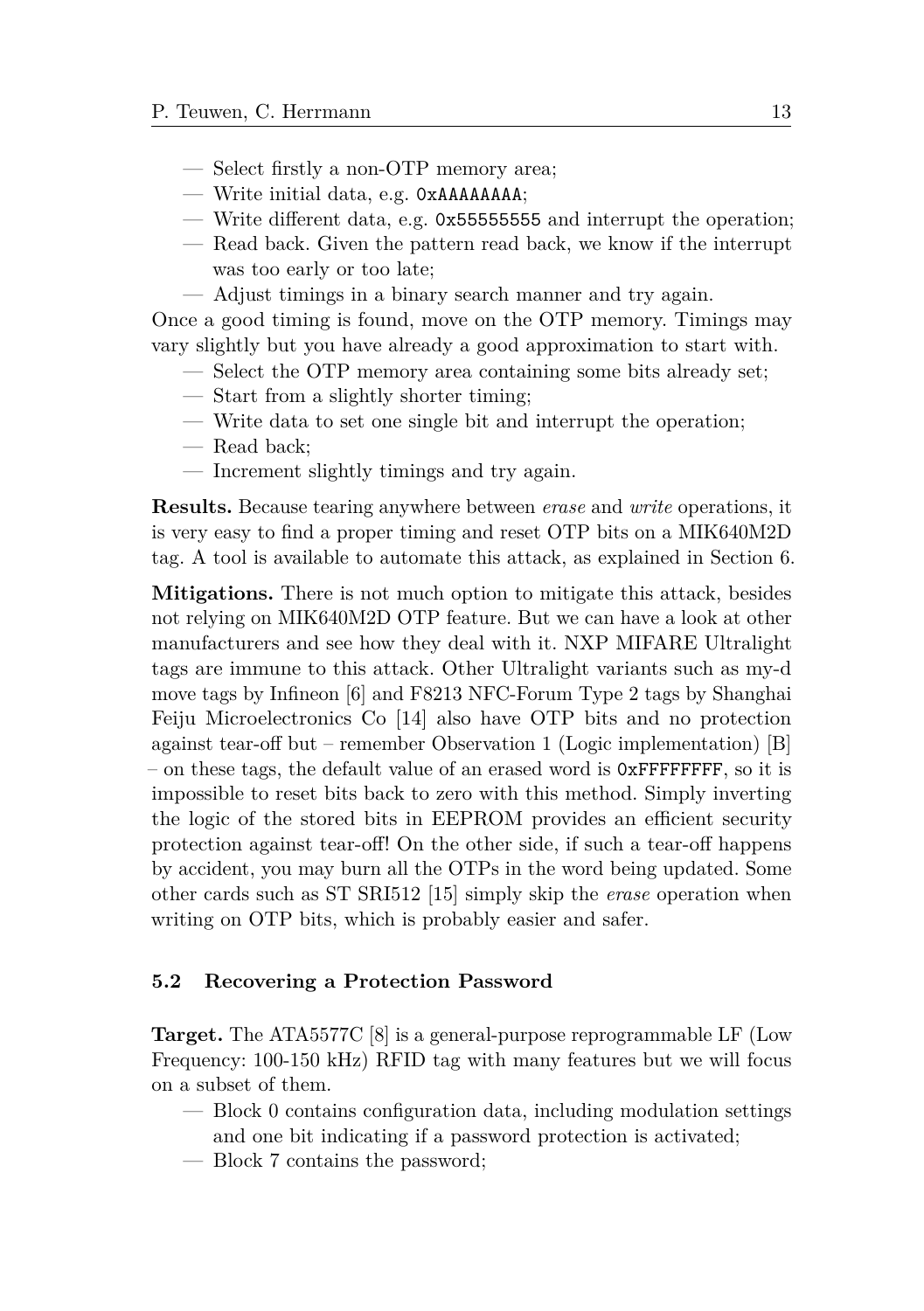— An undocumented *test-mode* allows writing specific patterns on the whole tag, ignoring the password protection.

When the tag is password-protected, it refuses any command unless the command includes the expected password. Except for this hidden testmode, which has been investigated initially by *Marshmellow* on Proxmark3 forum [\[7\]](#page-29-10).

**Field reconnaissance.** Launching a test-mode command will first trigger a mass erase then the writing of specific patterns. We have seen in the previous example that we can execute a tear-off between the *erase* and the *write* but besides recycling locked tags, there is not much advantage to do so. The tear-off teaches us that this tag follows the convention of Observation [1 \(Logic implementation\)](#page-2-1) [A].

But if we tear off sooner, according to Observation [2](#page-4-0) [\(Biased bits\)](#page-4-0) only some bits will be flipped towards zero. As we are tearing the first internal *erase* operation, we can also use Observation [3](#page-4-1) [\(Progressive tear-off\)](#page-4-1) to have more control on the process and flip slowly bits in several passes. At some point, the password protection bit will be cleared and the tag will be unlocked.

Of course its configuration and its content will also be affected by bitflips, including the password value itself, but we are sure that all bits still at 1 were at 1 and each bit set in the recovered password reduces the keyspace for a bruteforce by half. Repeating the same attack on a few other tags protected by the same password will quickly allow to recover the full password.

Reading such tag, if we do not know its current configuration, is always a bit tricky because we have to guess its modulation settings to get the bitstream. On the contrary, sending commands to the tag always relies on the same type of modulation: OOK (*On-Off keying*), short interruptions of the reader field (not too long, otherwise the tag will not have enough power to run!). This will be important when defining the strategies.

A first strategy will explore the fine details of tearing off a test-mode on a tag under control.

- Fill the memory blocks with 0xFF bytes except for the configuration blocks;
- Start and interrupt a test-mode command;
- Write a valid configuration block;
- Dump the memory;
- Adjust timings and try again.

Observation [3](#page-4-1) [\(Progressive tear-off\)](#page-4-1) tells us that the approach of slowly unloading gates through multiple short writes works better than trying to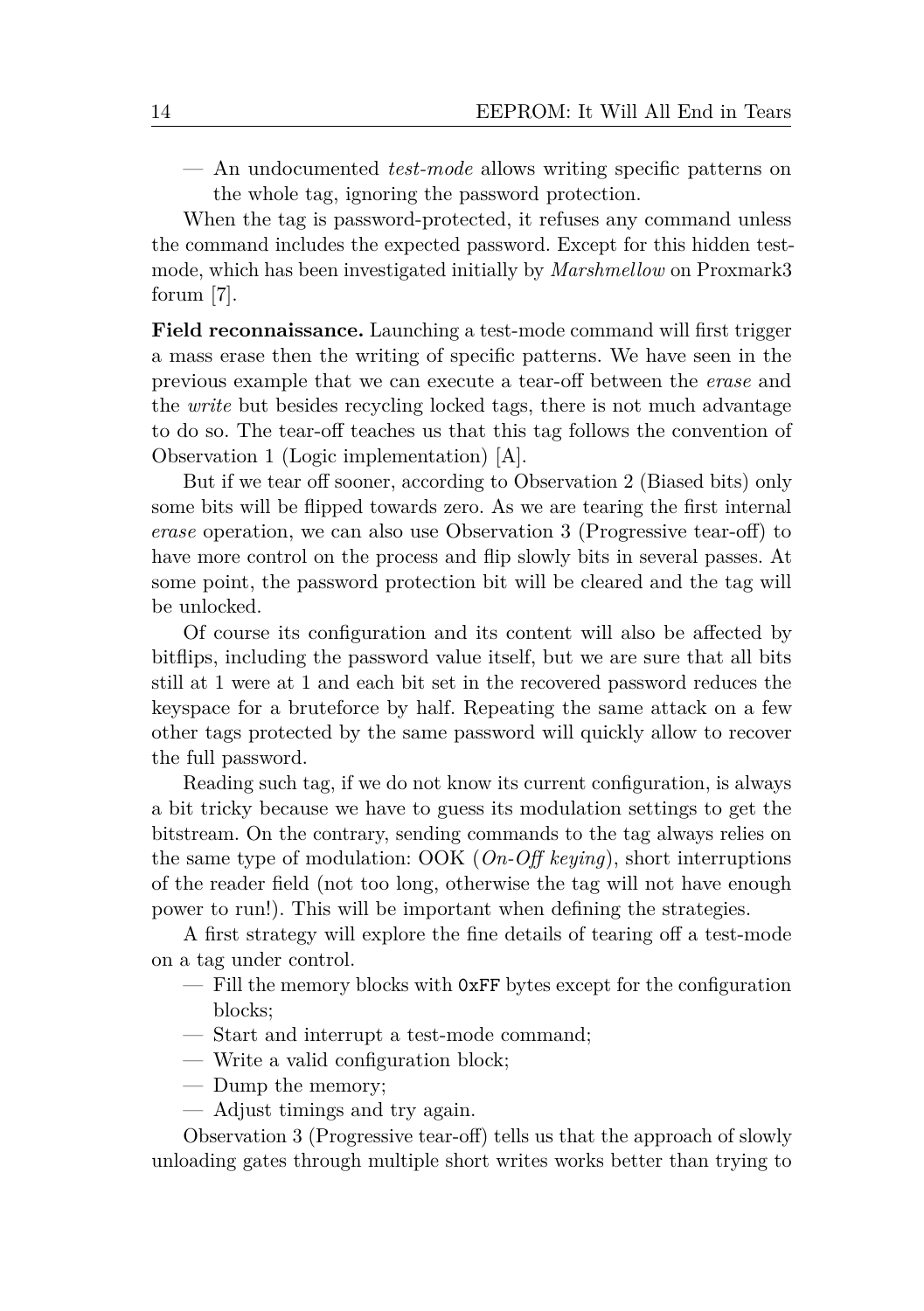find the perfect timing to achieve some bitflips in one single write (erase) attempt. Remember that the working frequency of the power source is very slow - 125 kHz - and each cycle takes 8 *µ*s. Moreover, the tag must have enough internal capacity to survive during OOK gaps, especially the start gap that can be as long as 50 cycles, 400 *µ*s! That is under relatively idle conditions. When the tag is programming its EEPROM it is consuming its energy budget much quicker. Nevertheless, do not expect to achieve repeatable results with one-shot writing timings. The situation is quite different on 13.56 MHz tags.

On a first tag, we got interesting results by doing a first tear-off after 558 *µ*s and then repeating the test-mode command several times with tear-offs after 544 *µ*s and we could observe the entire memory being slowly flipped towards zero. To understand such timings, imagine that the quantity of electrons removed from the gate depends on that timing, so e.g. maybe 558  $\mu$ s removes  $40\%$  and 544  $\mu$ s removes  $2\%$ . If we used twice 558 *µ*s, 80% of the electrons would be gone and the memory would be seen as fully erased. By using  $558, 544, 544, 544...$  we are reducing the quantity of electrons from 100% to 60%, 58%, 56%, 54% etc and around these 45-55% we observed different quantities of bitflips. The values given here are only for illustration of the underlying phenomenon and far more tests would be required to characterize more precisely the behavior of this specific tag. But that is not the point and this imaginary example should be enough to understand the timing strategy in use.

The tests reveal that under test-mode, the initial *erase* operation happens on all memory blocks at once; all gates are affected concurrently and physics decides which bits will flip first.

**Strategy.** Once appropriate timings are found, we are ready for the second phase: attacking password-protected tags, with the following strategy.

- Start and interrupt a test-mode command;
- (Try to) write a valid configuration block;
- (Try to) read the (partially bitflipped) password;
- Adjust timings and try again until tag gets unlocked;
- Repeat on few other tags and collect partial passwords;
- Compute logical *OR* between partial passwords;
- Try to unlock a genuine tag with the recovered password;
- If it still fails, bruteforce by flipping few bits back to 1.

Timings for a new tag can be selected as follows: select a slightly shorter initial timing than what was tested in the discovery phase. For next rounds, use a cautious timing for a while. If some modulation change is observed, this reflects that some bits have been flipped in the configuration block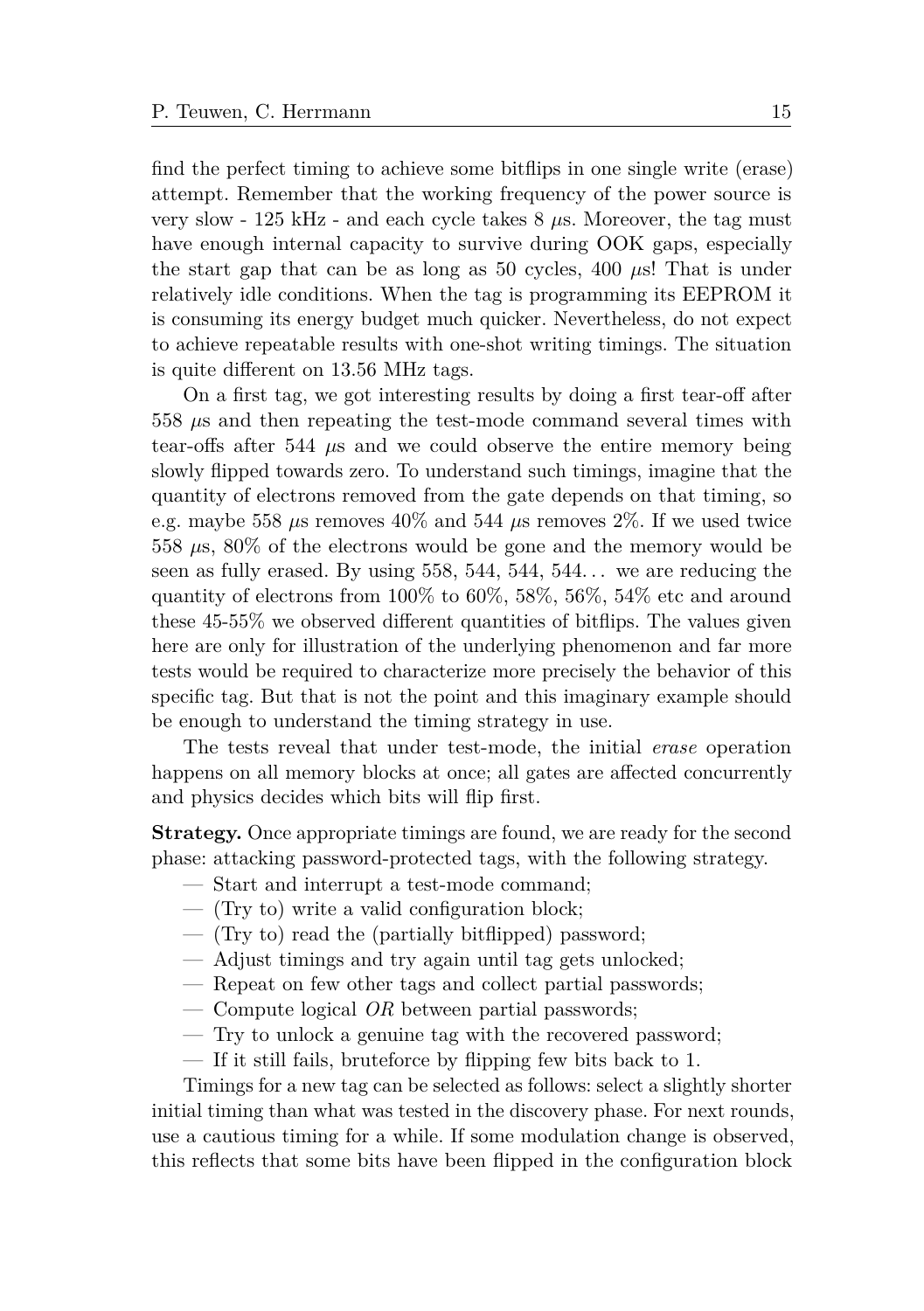and we can continue with a slightly shorter timing to slow down bitflips as the goal is to get as few additional bitflips beside the password protection bit. If, after a while, nothing happens, increase slightly the timing and try again for a few rounds.

**Results.** To evaluate the feasibility of this attack, we tried 10 password recovery attempts on 4 different tags initialized with the password 0x0F0F0F0F. Slightly different sets of timings had to be used for each tag. Obtained results are compiled in Table [1.](#page-15-0)

<span id="page-15-0"></span>

|    |            | Tag Recovered password Occurrences Bitflips |                |
|----|------------|---------------------------------------------|----------------|
| #1 | 0x0F0F0F0F | 7                                           | 0              |
|    | 0x070B0F0F | 3                                           | 2              |
|    | 0x040D0505 | $\overline{2}$                              | 8              |
| #2 | 0x040C0105 | 4                                           | 10             |
|    | 0x04040105 | 1                                           | 11             |
|    | 0x04040005 | 3                                           | 12             |
|    | 0x0105050D | $\mathbf{1}$                                | 8              |
| #3 | 0x0105050C | 5                                           | 9              |
|    | 0x01050508 | 4                                           | 10             |
|    | 0x0F0F0F0F | 4                                           | 0              |
|    | 0x0F0F0E0F | 2                                           | 1              |
| #4 | 0x0B0F0E0F | 1                                           | $\overline{2}$ |
|    | 0x0B0F0C0F | 1                                           | 3              |
|    | 0x090B040F | 2                                           | 6              |

**Table 1.** Study of recovery attempts on 4 ATA5577C tags programmed with password 0x0F0F0F0F: showing for 10 attempts on each tag the number of occurrences of each partially recovered password values.

We have shown that even a global *erase* of the entire memory could be misused to defeat a security feature.

A specific command to support this attack has been implemented in the Proxmark3 RRG code repository as explained in Section [6.](#page-26-0)

**Mitigations.** As a countermeasure, it is possible to irreversibly lock the test-mode with the consequence that the modulation configuration of the tag will also be locked forever.

Some ATA5577C peculiarities were left out in this chapter. A more complete description is available in [\[17\]](#page-29-11).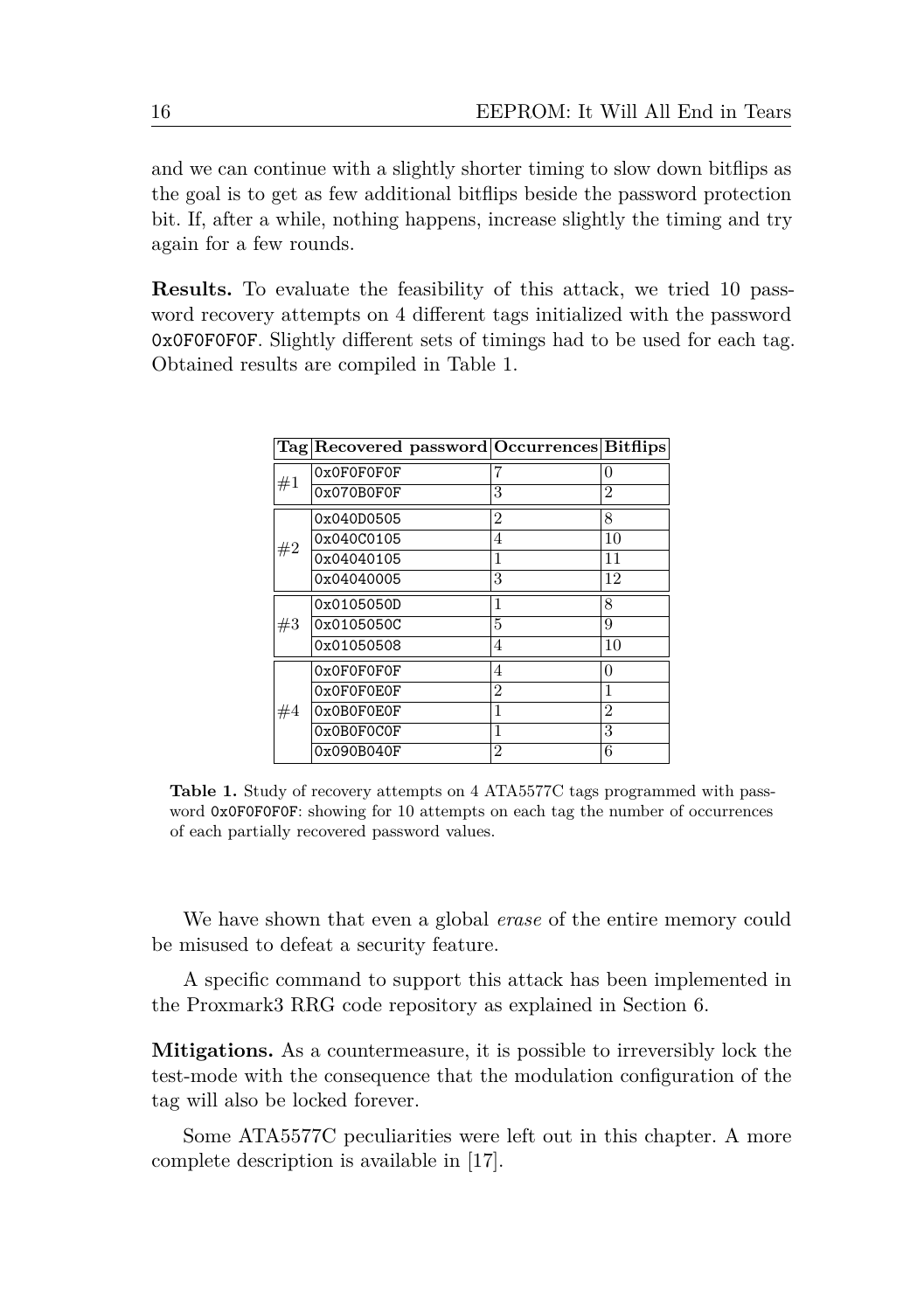#### <span id="page-16-0"></span>**5.3 Unlocking a Read-Only UID**

What about applying tear-off against a feature specifically designed to deter tear-offs?

**Target.** EM4305 [\[1\]](#page-28-2) is another general-purpose reprogrammable LF RFID tag. EM4305 chip features 16 words of 4 bytes, labeled from 0 to 15. Protection Words are located in words 14 & 15. Ignore for a moment that there are two words as only one word is active at a time. The first 14 bits of a Protection Word represent the first 14 words. Once a Protection Word bit is set, the corresponding word is locked as read-only forever. By default, all words are writable except the second one, the UID Word, which is read-only.

The  $15<sup>th</sup>$  bit locks both words 14 & 15. If set, it forbids further modifications of the Protection Words themselves.

The chip has a feature designed specifically to avoid tear-off events: Protection Word is shared across words 14  $\&$  15. The 16<sup>th</sup> bit indicates which word is the active one. The remaining bits are unused.

<span id="page-16-1"></span>The initial Protection Words content of a new tag is shown in Table [2.](#page-16-1)

| Word | Data                                      | Active |
|------|-------------------------------------------|--------|
|      | $ 0x00008002 \equiv 0 b1000000000000010 $ |        |
|      |                                           |        |

**Table 2.** Protection Words, initial values.

Protection Word 14 is the active one (its  $16<sup>th</sup>$  bit is set) and protects the UID Word (its 2nd bit is set). Word 15 is zeroed and ready to be programmed with a new Protection Word, which means it follows the convention of Observation [1 \(Logic implementation\)](#page-2-1) [A].

Protection Words 14 & 15 cannot be directly written with a WRITE command. To modify their content, a PROTECT command must be issued. Upon receipt of such PROTECT command, the EM4305 will do the following:

- Check if a password must be provided. If yes, check if a LOGIN command has been issued with a correct password;
- Check which Protection Word is active, i.e. which has its  $16<sup>th</sup>$  bit set;
- Write in the other Protection Word the new value, being the bitwise OR between the content provided in the PROTECT command and the existing content of the active Protection Word;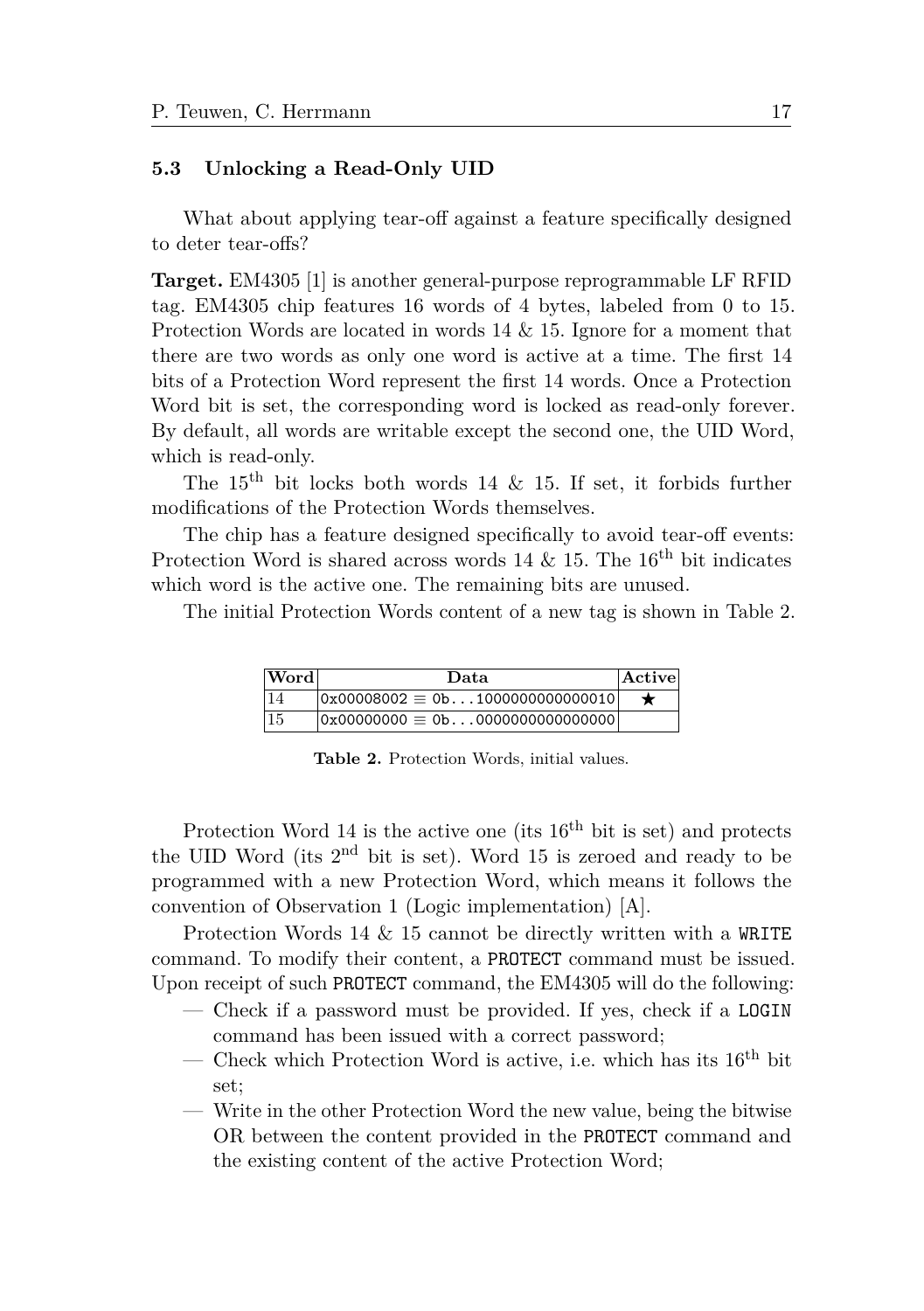- Potentially check the written word or a sensor detecting underpower event;
- Erase the active Protection Word.

<span id="page-17-0"></span>For example, after issuing a PROTECT(0x00000001) we will end up with the values displayed in Table [3](#page-17-0) and the first two words are now read-only.

| $ {\bf Word} $ | Data                                   | Activel |
|----------------|----------------------------------------|---------|
| 14             |                                        |         |
| 15             | $0x00008003 \equiv 0b1000000000000011$ |         |

**Table 3.** Protection Words after PROTECT(0x00000001).

By this mechanism of shadow Protection Word, we should never end up with a Protection Word with fewer bits set than before the command execution.

Abstract from the datasheet [\[1\]](#page-28-2):

*The above implementation, using two physical words in a read/write EEPROM to represent a single Protection Register, was chosen as an additional security feature. This double buffered mechanism caters to the fact an EEPROM-write operation internally generates an erase-to-zero operation followed by the actual write operation. Should the operation be interrupted for any reason (e.g. tag removal from the field) the double buffer scheme ensures that no unwanted "0"-Protection Bits (i.e. unprotected words) are introduced.*

<span id="page-17-1"></span>So the goal will be to end up with a new valid Protection Word but with its lock bits cleared, as shown in Table [4.](#page-17-1)

| Word | Data                                               | $ \mathrm{Active} $ |
|------|----------------------------------------------------|---------------------|
|      |                                                    |                     |
| 15   | $ 0x00008000 \equiv 0$ b $\dots$ 10000000000000000 |                     |

**Table 4.** Desired Protection Words to unlock UID.

**Field reconnaissance.** As in the previous examples, a first test phase will help understanding some elements required for the attack itself.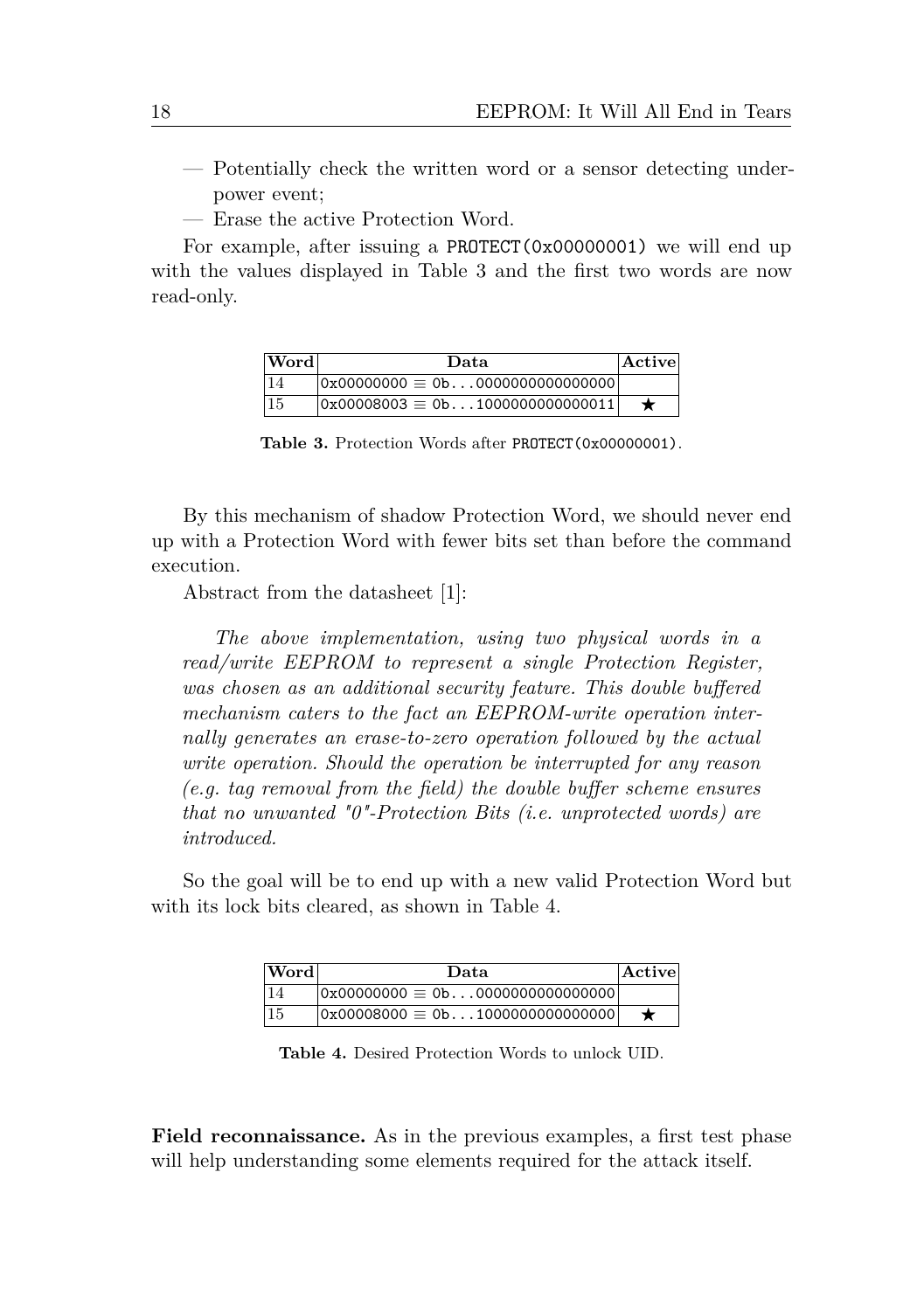We have already seen that when cleared, the EEPROM is set to zeroes, but several other elements must be figured out for the tear-off to be successful.

What happens if a tear-off occurs before the erase of the current Protection Word? Both words will have their 16th bit set so which one will be considered as active? Can we issue a **PROTECT** that does not set more bits than the current value? Even if the second bit is cleared, maybe the UID is always hardcoded?

To discover which word gets priority, we can set a lock bit, e.g. issue a PROTECT(0x00000001) command and tear-off before the erase. Then we test if the corresponding word 1 is locked or not. Word 1 is not protected so the answer is that if both Protection Words are valid, word 15 is the active one, as illustrated in Table [5.](#page-18-0) It is important to know it because if we start with an active word 15, no matter what we manage to write into 14 and perform a tear-off, word 15 will always be the active one. So we must start our experiments from an active word 14 configuration.

<span id="page-18-0"></span>

| Word | Data                                     | $ $ Active |
|------|------------------------------------------|------------|
|      | $0x00008003 \equiv 0$ b1000000000000011  |            |
| 15   | $ 0x00008002 \equiv 0$ b1000000000000010 |            |

**Table 5.** Protection Words priority in case both words are valid.

A simple test shows that, even if unneeded, the full PROTECT cycle is performed and the Protection Words get swapped. It is interesting as we can swap the words at will: e.g. every time the configuration we are writing to word 15 becomes active but does not suit our goal, we can retry from an active word 14 by issuing a PROTECT(0x00000000) command.

**Strategy.** We have now everything in hands to develop a plan: issue a **PROTECT** command, perform a tear-off and hope that the  $16<sup>th</sup>$  bit will be written before the  $2<sup>nd</sup>$  bit, i.e. one gate being loaded above some threshold while the other one being still under the threshold.

- As the final word needs to be word 15, first check which one is active and swap them with a PROTECT(0x00000000) if needed, to start from word 14;
- Issue a PROTECT(0x00000000), tear-off during writing then read both Protection Words to see where we stand;
- Adjust timings if needed and go back to step 1.

There are several possibilities to deal with after the tear-off.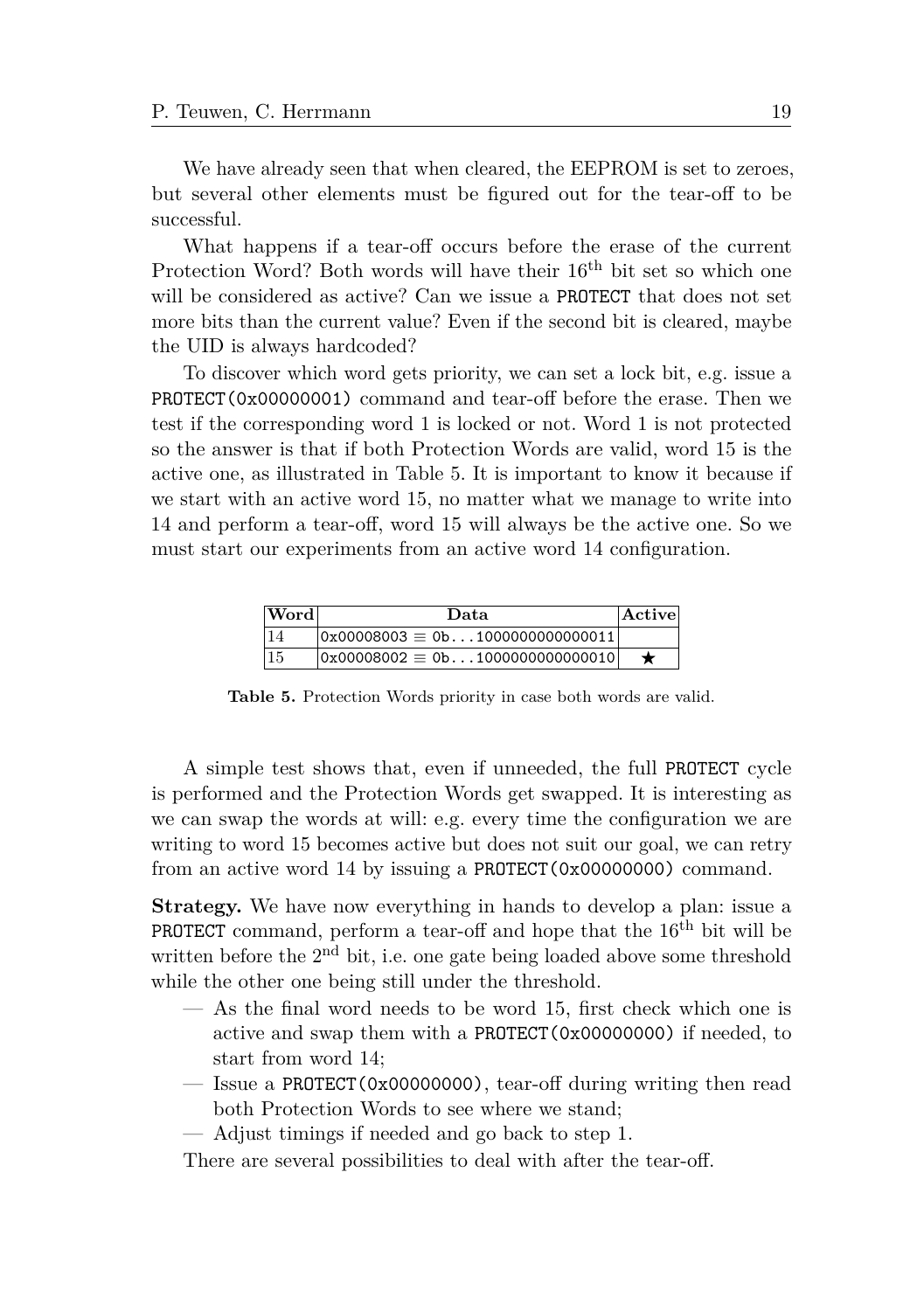- The  $16<sup>th</sup>$  bit is not set, it was too soon. Try again with a longer delay;
- The  $16<sup>th</sup>$  and  $2<sup>nd</sup>$  bits are set. Swap words and try again with a shorter delay.

But weird things can happen too, as mentioned in Observation [7 \(Weak](#page-8-0) [bits\)](#page-8-0). The 16th bit e.g. could be set but weakly. You see it as set but when you issue a PROTECT to swap, it is seen internally as cleared and you end up with an active word 15, copy of word 14, after the swap. These are typical corner cases you have to take into account and recover from when automating such an attack. Conversely the  $2<sup>nd</sup>$  bit could be weak.

Therefore, once the desired value seems to be obtained by tear-off, it is important to *commit* it. In this case, issuing a PROTECT (0x00000000) without tear-off can be used as commit: it will read and interpret the current value then write it properly again in the other slot. This write is still comprising the elementary *erase*+*write* operations so we don't have to worry about not having erased properly that other slot during the tear-off.

Only then, we will see if we managed to clear the  $2<sup>nd</sup>$  bit definitively or if we will have to try again.

Table [6](#page-19-0) shows the succession of states leading to the unlocked state.

We have illustrated the strategy starting from a default configuration 0x00008002 but the same logic applies to configurations with more lock bits set.

<span id="page-19-0"></span>So, starting from a blank EM4305 tag, can we obtain an EM4305 fully unlocked, with writable UID, a kind of equivalent to the UID-writable Chinese clones of MIFARE tags? Yes!

| Word                                                 | Data       | Active |  |  |
|------------------------------------------------------|------------|--------|--|--|
| 14                                                   | 0x00000000 |        |  |  |
| 15                                                   | 0x00008002 |        |  |  |
| issue PROTECT ( $0x00000000$ ) to get 14 ac-<br>tive |            |        |  |  |
| 14                                                   | 0x00008002 |        |  |  |
| 15                                                   | 0x00000000 |        |  |  |
| issue $PROTECT(0x00000000)$ with tear-off            |            |        |  |  |
| 14                                                   | 0x00008002 |        |  |  |
| 15                                                   | 0x00008000 |        |  |  |
| issue $PROTECT (0x00000000)$ to commit               |            |        |  |  |
| 14                                                   | 0x00008000 |        |  |  |
| 15                                                   | 0x00000000 |        |  |  |

**Table 6.** Protection Words states during a successful attack.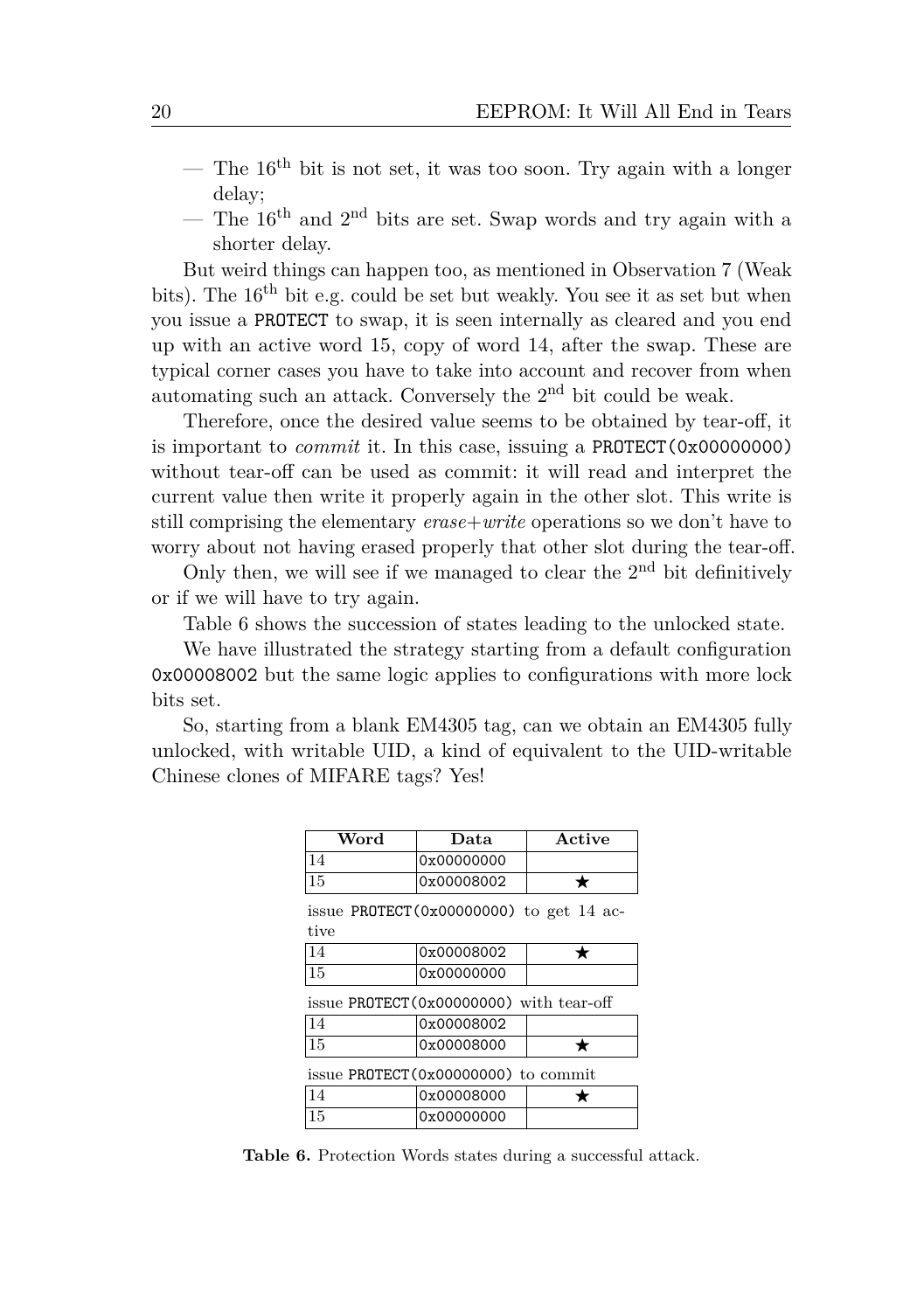**Results.** By experiment, about 85% of the 26 tags we tested from various sources, starting from a default configuration, could be unlocked. Sometimes in a dozen seconds, sometimes in a few minutes, trying different positions on the antenna.

One could expect the probability to be  $50\%$  as either the  $16^{th}$  bit or the 2nd bit will always be written first for a given tag. The reality is that it is a process comprising stochastic fluctuations, so e.g. after a tear-off the 16<sup>th</sup> bit will be filled at  $47 \pm 5\%$  and the 2<sup>nd</sup> bit at  $53 \pm 5\%$ . It means that by repeating the experiment many times, at some point  $16<sup>th</sup>$  bit can be filled at  $51\%$  and the  $2<sup>nd</sup>$  bit at  $49\%$ , as illustrated in Figure [5.](#page-20-0) But if the bias between our two bits is really strong and unfavorable, we will be unable to unlock the tag.

<span id="page-20-0"></span>

**Fig. 5.** Unfavorable odds (confidence intervals) after an interrupted *write* can still occasionally produce a favorable result (gray bars).

As stated in Observation [4](#page-6-1) [\(Distance dependency\)](#page-6-1), we noticed that there is more variability when the tag is put at a greater distance from the reader. The write process is slightly slower as the power budget is smaller and we had success on tags which we were unable to unlock when put directly on the reader.

The results are specific to each tag but they are quite reproducible.

An automatization of the attack has been implemented in the Proxmark3 RRG code repository as explained in Section [6.](#page-26-0)

**Mitigations.** Nothing can protect virgin tags, but a possible mitigation to protect a tag to be used in the field is to protect the tag with the password security feature of the EM4305. A possible design countermeasure would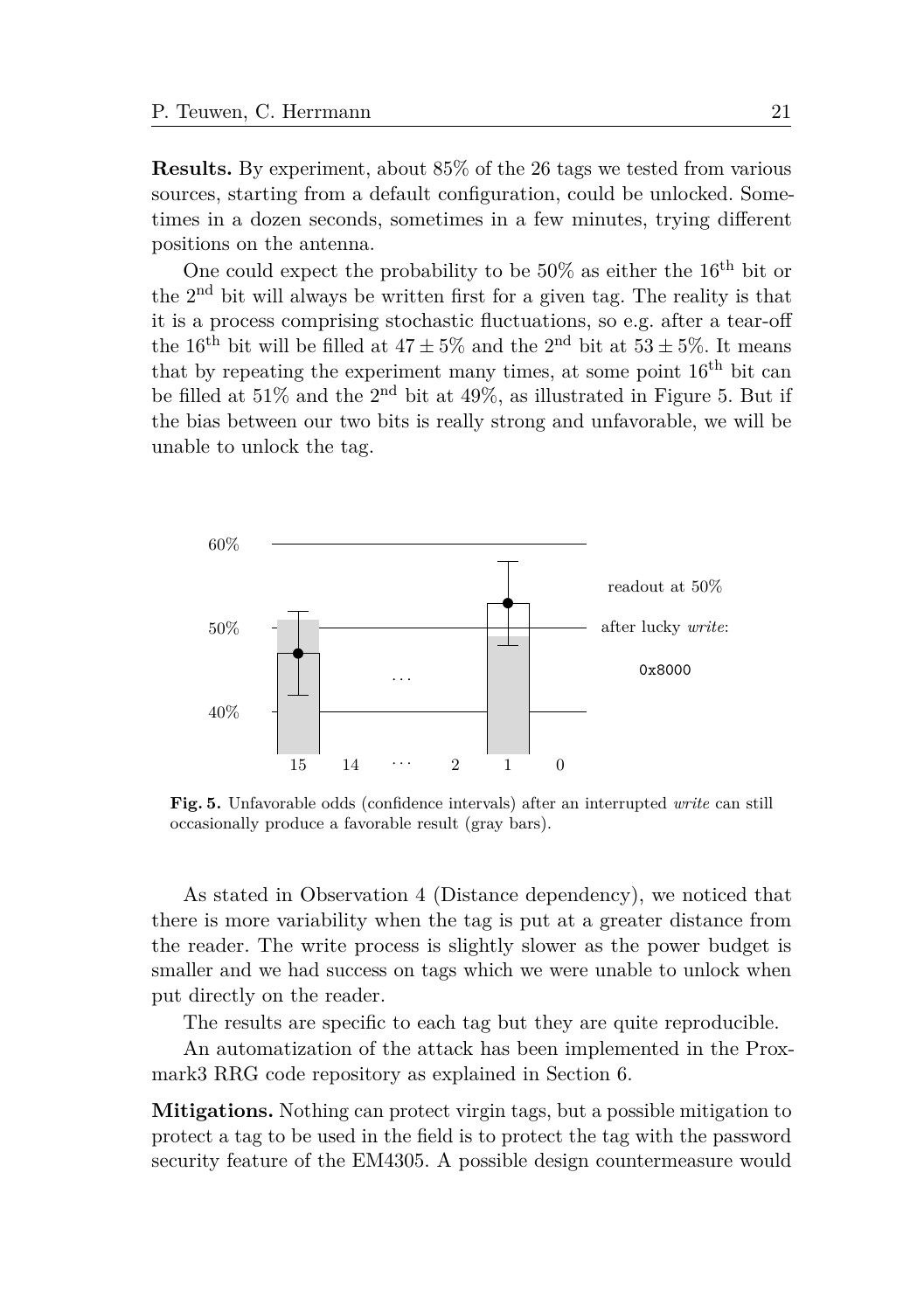have been to change the inner logic: when reading Protection Words to interpret them, the chip could compute a logical *OR* of both words and when deciding which one to replace during a PROTECT, choose the one with fewer bits set.

One may think locking the Protection Words themselves by setting the 15<sup>th</sup> bit can prevent the attack. But even if **PROTECT** commands are denied, surprisingly words  $14 \& 15$  are nevertheless swapped! So it's still possible to run the tear-off strategy and to clear lock bits, possibly including the  $15^{\text{th}}$  bit.

Some EM4305 peculiarities were left out in the description above. A more complete description is available in [\[18\]](#page-29-12).

## <span id="page-21-0"></span>**5.4 Resetting a Secure Monotonic Counter**

**Target.** The MIFARE Ultralight EV1 [\[10\]](#page-29-13) is an HF memory tag with a few security features including three 24-bit monotonic counters with anti-tearing support. You can increment a counter with the command INCR\_CNT by the value you want but you can never decrease it or reset it back to zero.

Each counter can be read with READ\_CNT and is complemented by an 8-bit validity flag which can be read with the CHECK\_TEARING\_EVENT command. The flag should be equal to 0xBD. Other values indicate that a tearing event occurred during an increment command but the (previous) counter value can still be read safely, so the counter is never corrupted. When a reader checks the counter and the flag, it can tell if the counter is up to date or if the last increment attempt failed, and act accordingly. It is explicitly allowed to send a dummy *increment by zero* to force a fresh write of the counter, e.g. after a tearing event.

The fact that the counter is never corrupted seems to indicate that the counter is stored in two memory slots and the flag indicates which counter is up to date. So the anti-tearing mechanism is somehow similar to the EM4305 and its Protection Words except that we cannot observe directly both slots and that the validity flag is not a single bit but a full byte with a specific value 0xBD.

**Field reconnaissance.** As in the previous examples, launching a few tearoff experiments allows speculating about how the feature works internally.

To ease the reading, we firstly present what we understood but this came from conclusions on all the behaviors we observed through our experiments.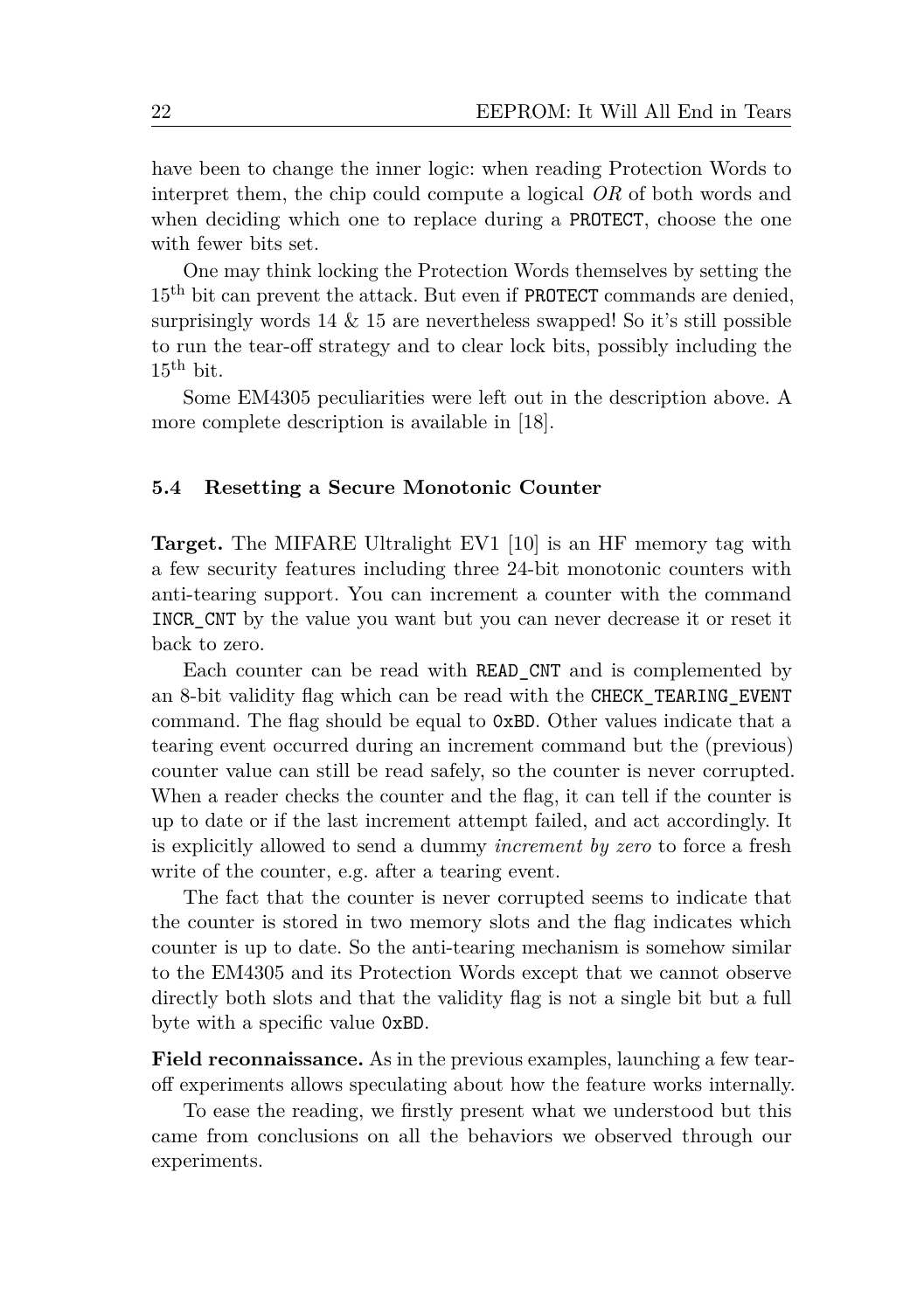A counter is made internally of two slots, two EEPROM words. Each one comprises a 24-bit field to store the counter and an 8-bit flag which acts as a canary. Upon receipt of an increment command INCR\_CNT, something along the following lines happens.

- Find the current counter value: if one flag is corrupted, read the other counter slot, else consider the highest of the two counter slots;
- Add to the highest counter the value sent as parameter of INCR\_CNT;
- Erase the other counter slot both the flag and the counter value to zero;
- Write the erased counter slot with the new value and the flag 0xBD.

A READ\_CNT is similar to the first step of the INCR\_CNT and returns the highest internal counter with a valid flag as being the current counter value.

A CHECK\_TEARING\_EVENT checks both flags, returns the corrupted one if any, else returns the flag of the smallest internal counter slot.

Table [7](#page-22-0) illustrates the situations when the flag is correct or corrupted.

<span id="page-22-0"></span>

**Table 7.** MIFARE Ultralight EV1 counter internals and readouts in normal situation (top) and after a tearing event (bottom).

When both slots are identical, e.g. after a dummy increment, one slot gets priority over the other one depending on the internal architecture and is used to return the counter value. But when reading the flag, we presumably get the flag of the other counter slot.

As we have less visibility than for the EM4305 Protection Words, it would be nice to have a trick to know which slot is active.

We will refer to the two copies as A and B. Considering a counter set to value 0x123456 and issuing a dummy increment, internally the counter state will be as shown in Table [8.](#page-23-0)

Both flags are correct, so when the counter is read with READ\_CNT, one gets priority. We will assume arbitrarily that we get B back, so B:123456. When the flag is read with CHECK\_TEARING\_EVENT, we get A:BD, the flag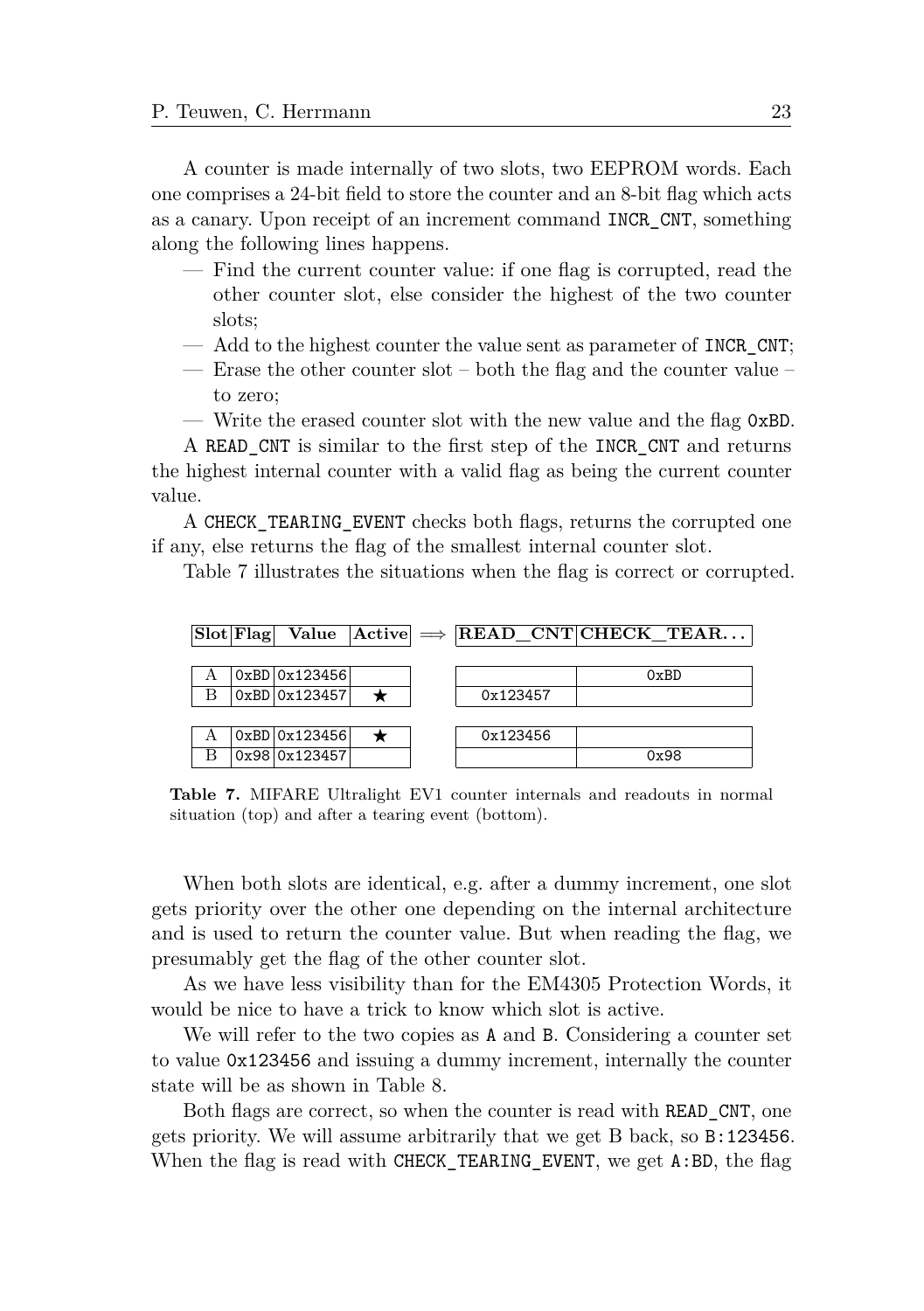<span id="page-23-0"></span>

|  |               |  |          | $ \text{Slot} \text{Flag} $ Value $ \text{Active}  \implies  \text{READ } \text{CNT}  \text{CHECK } \text{TEAR}$ |
|--|---------------|--|----------|------------------------------------------------------------------------------------------------------------------|
|  |               |  |          |                                                                                                                  |
|  | 0xBD 0x123456 |  |          | 0xBD                                                                                                             |
|  | 0xBD 0x123456 |  | 0x123456 |                                                                                                                  |

**Table 8.** MIFARE Ultralight EV1 counter internals and readouts after a dummy increment.

of the unused counter slot as it is the one supposedly programmed during an increment event that could be torn.

Then we tear an increment with increasing timings and we observe how the flag gets progressively programmed. It is slowly flipping its bits from zero towards 0xBD. So we can tell the EEPROM follows the convention of Observation [1 \(Logic implementation\)](#page-2-1) [A]: an erased word contains zeroes.

The intermediate values when a byte is written are specific to that memory area according to Observation [2 \(Biased bits\)](#page-4-0). So when we are in a situation where one flag is returned and we tear an INCR\_CNT during its *write* operation at different timings, we will observe a set of intermediate values when reading the flag with CHECK\_TEARING\_EVENT. Here are the values observed on a real tag: 00, 80, 10, 90, 94, 98, 9C, 9D, BC, BD. While when the other flag is returned, we will observe another specific set of intermediate values such as, for the same tag, 00, 80, 88, 8C, AC, AD, BD. We can force a switch from one slot to the other by incrementing by one and we can force a switch to the priority slot by a dummy increment by zero. If after that dummy increment we see 00, 80, 88, 8C, AC, AD, BC and we assumed arbitrarily that B value gets priority, it means this series is the one of flag A (as CHECK\_TEARING\_EVENT always returns the *other slot* flag). Table [9](#page-23-1) summarizes the observed values.

| $ $ Slot $ $ | Flag fingerprint        | Priority slot |
|--------------|-------------------------|---------------|
|              | 80.88.8C.AC.AD          |               |
|              | 80.10.90.94.98.9C.9D.BC |               |

<span id="page-23-1"></span>**Table 9.** Counter flags fingerprints observed for a given tag.

So we got a fine way to determine which slot is active, A or B, by tearing a dummy INCR\_CNT and observing the intermediate flag values.

We made more experiments and when tearing an increment by one at the limit of getting a valid flag, the first issue we observed on a tag by repeating reads is that sometimes a READ\_CNT returns the previous counter value, while CHECK\_TEARING\_EVENT always returns a valid flag!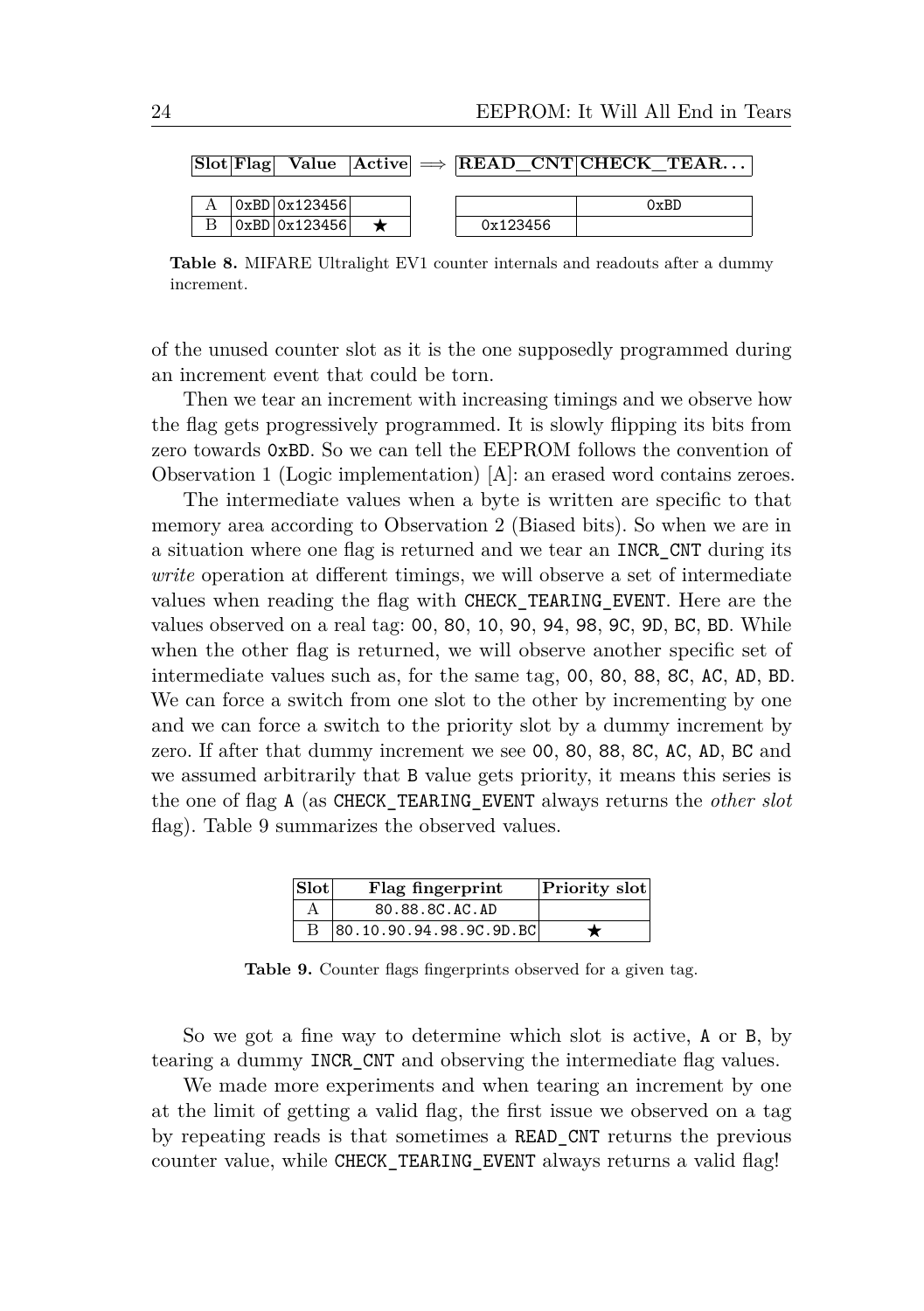We know by Observation [7](#page-8-0) [\(Weak bits\)](#page-8-0) that some bits can be weakly programmed. So a possible explanation is that one bit of the new counter gets weak and when it's seen as a 0, the other slot with old counter value becomes the largest one and is returned as the current counter value. This means that the flag is not written *after* the counter value but at the same time. The most probable explanation is that the 8-bit flag and the 24-bit counter are sharing the same 32-bit EEPROM word.

Moreover, we can control that weak bit by using Observation [8 \(Dis](#page-10-1)[tance effect on weak bits\)](#page-10-1) and varying the distance to the reader: close to the reader we see the new counter value and far away (but still powered) we see the previous counter value.

**Strategy.** How about developing a plan to reset completely the counter back to zero? The idea is to find one single bit of the counter that gets written after all the flag bits and to program it weakly. So when the counter has a power of 2 as value with this sole bit set, if it flips to 0 during a *read*, the whole slot value becomes equal to 0.

- Increase the counter to the closest  $2^N 1$  value. If e.g. 0x00008F: INCR CNT(0x70)  $\rightarrow$  0x0000FF ;
- INCR\_CNT(0) so both slots are equal and B gets priority. e.g. A:0x0000FF, B:0x0000FF ;
- INCR\_CNT(1) and tear near the end of the *write* operation. Hope for a counter set to  $2^N$  with a weak bit. e.g. A:0x000?00, B:0x0000FF ;
- INCR\_CNT(0) and tear before the *write* operation. Hope A is read as  $2^N$  so B gets corrupted.
	- e.g. A:0x000?00 and B flag indicates B is corrupted ;
- INCR\_CNT(0). Hope A is read as  $0x000000$  so A is copied to B. e.g. A:0x000?00, B:0x000000 and both flags are again valid ;
- INCR\_CNT(0). Hope A is read as  $0x000000$  so B is copied to A and they become both stable.
	- e.g. A:0x000000, B:0x000000 ;
- If it fails, try again. If the counter increases slightly with attempts, it's not a problem as once the attack is successful we can bump the counter back to  $2^N - 1$  and try again ;
- If after a while there is no indication that bit *N* can be weakly programmed, move to the next bit and bump the counter to  $2^{N+1} - 1$ .

Then complement this strategy to adjust automatically the timings and cover all the possible outcomes, including corrupted flags and weakly programmed flags.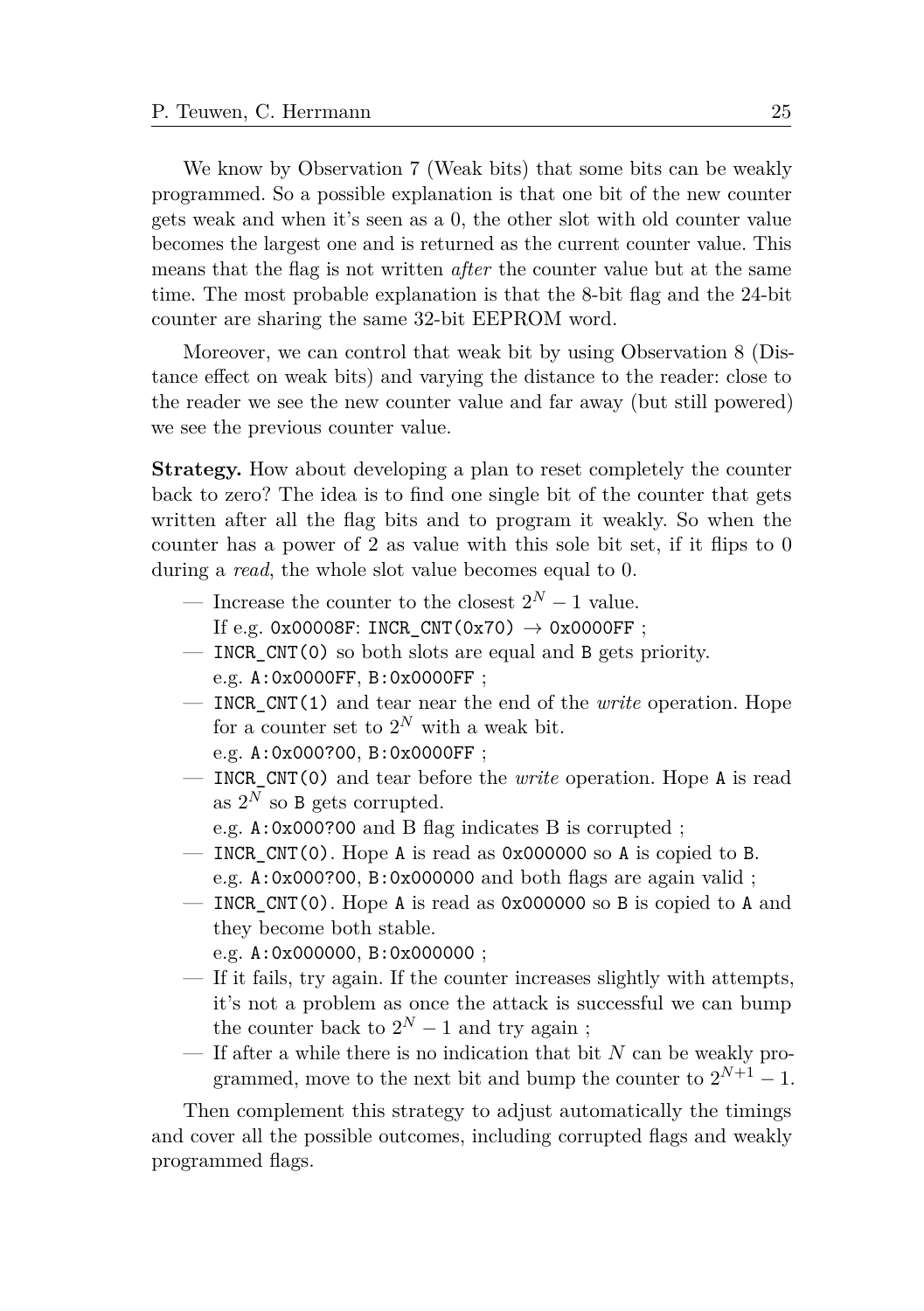It is also possible to alternate the targeted slot in the strategy by reaching  $2^N - 2$  then issuing INCR\_CNT(0) and INCR\_CNT(1), in order to scan the other slot as well in the quest for a bit written later than the flag bits, doubling the chances of success.

At some point, it is possible to get errors on CHECK\_TEARING\_EVENT, READ CNT and INCR CNT commands because both flags are internally read as invalid and the counter has become unusable. When it happens, trying different positions on the antenna and insisting on issuing an INCR  $CNT(1)$ should fix the issue after a while. Such situation means one of the flags was seen as valid at some point and this should be possible to see it as valid once again, enough to fix the counter.

**Results.** We have demonstrated the possibility to reset completely a MIFARE Ultralight EV1 counter despites its anti-tearing features and we reported the issue to NXP. They confirmed the issue and we mutually agreed on a disclosure calendar.

According to NXP, the list of affected products is the following.

- In MIFARE Ultralight family:
	- MIFARE Ultralight EV1, MF0UL;
	- MIFARE Ultralight C, MF0ICU;
	- MIFARE Ultralight NANO, MF0UN.
- In NTAG 21x family:
	- NTAG 210(*µ*)/212: NT2L1, NT2H10, NT2H12;
	- NTAG 213 (TT/F) /215 /216 (F): N2H13, NT2H15, NT2H16.

None of these products are Common Criteria certified.

Other security features likely based on hidden slots might be affected by tearing events and weak bits too, such as OTP bits or Lock bits. But there is no visible flag to check which slot is active and to be used as canary to adjust timings. So it seems much harder to corrupt them and if the attack succeeds, it will probably clear only a few bits.

**Mitigations.** Consequently, an update of *Application Notes* AN11340 [\[11\]](#page-29-14) and the new AN13089 [\[12\]](#page-29-15) are proposing mitigations, such as doubling writes on OTP and Lock bits to update all internal slots and using the upper range of the counters. If e.g. an application needs a counter from 0x000000 to 0x000100, use a counter from 0xfffeff to 0xffffff. And when it reaches  $0x$ **ffffff**, issuing a dummy increment by zero to update the other internal slot will prevent any further attempt to affect the counter as it will only affect slot A while slot B will always have priority when the counter is read. Adding a MAC (*Message Authentication Code*) may help too but beware of rollback attacks.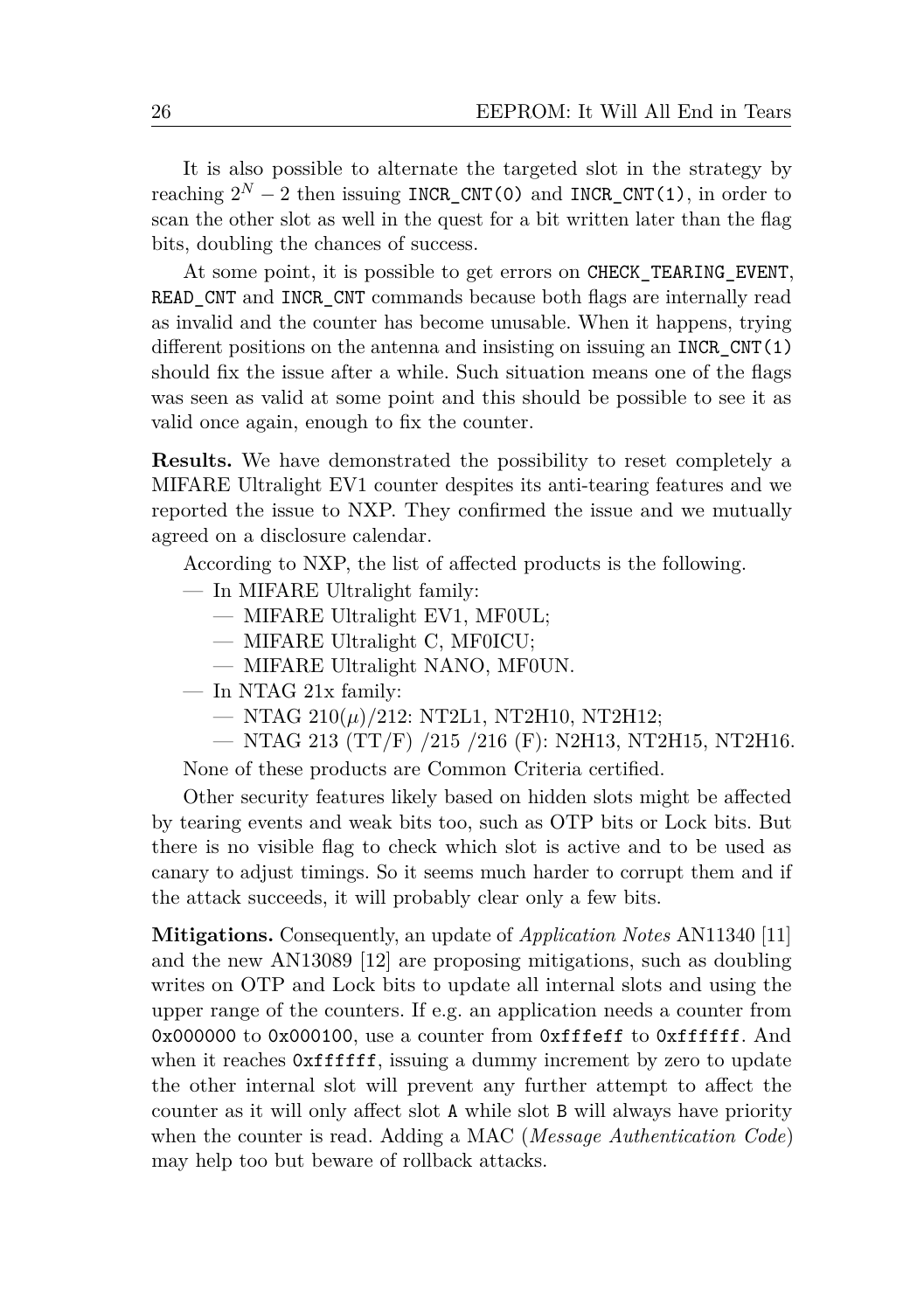The described attack has been realized with the generic tear-off tooling (hw tearoff combined with hf 14a raw) we added to the Proxmark3 RRG code repository as explained in Section [6.](#page-26-0)

To conclude this chapter we want to highlight that we appreciated the cooperation of NXP for a coordinated disclosure.

### <span id="page-26-0"></span>**6 Proxmark3 Tear-Off Tooling**

The various experiments described in this paper were performed with Proxmark3 RDV4 devices – a powerful general-purpose RFID tool designed to snoop, listen and emulate everything from Low Frequency (125 kHz) to High Frequency (13.56 MHz) tags – and the Proxmark3 RRG code repository [\[5\]](#page-29-1). Numerous commands were added for specific and generic tear-off experiments, as shown in Table [10.](#page-26-1)

<span id="page-26-1"></span>

| Chip/Standard    | Command                                   |
|------------------|-------------------------------------------|
| ATA5577C         | 1f t55xx dangerraw                        |
| MIK640M2D        | hf mfu otptear (automated) $a$            |
| EM4x05           | 1f em 4x05_unlock (automated)             |
| EM4x05           | hw tearoff combined with 1f em 4x05_write |
| EM4x50           | hw tearoff combined with 1f em 4x50_write |
| <b>ISO14443A</b> | hy tearoff combined with hf 14a raw       |
| <b>ISO14443B</b> | hy tearoff combined with hf 14b raw       |
| ISO15693         | hw tearoff combined with hf 15 raw        |
| iClass           | hw tearoff combined with hf iclass wrbl   |

**Table 10.** Proxmark3 RRG Tearing-Off Cheatsheet (as of 06/2021).

<span id="page-26-2"></span>*a*. implemented by the authors of [\[2\]](#page-28-0)

Besides the specific commands enabling the first three types of attack we described in the previous chapters, we also added a generic tear-off support as tear-off is becoming such an interesting vector in the Proxmark3 world.

To be able to experiment tear-off on various types of tags, there is now a hw tearoff command available to set a delay and to schedule a tear-off event during the next command supporting such tear-off. The list of commands is growing and today you can experiment tear-off against ISO14443-A, ISO14443-B and ISO15693 raw commands as well as iClass and EM4x05 writes. Listing [1](#page-27-0) contains an example of how to use the generic tear-off command against the MIK640M2D.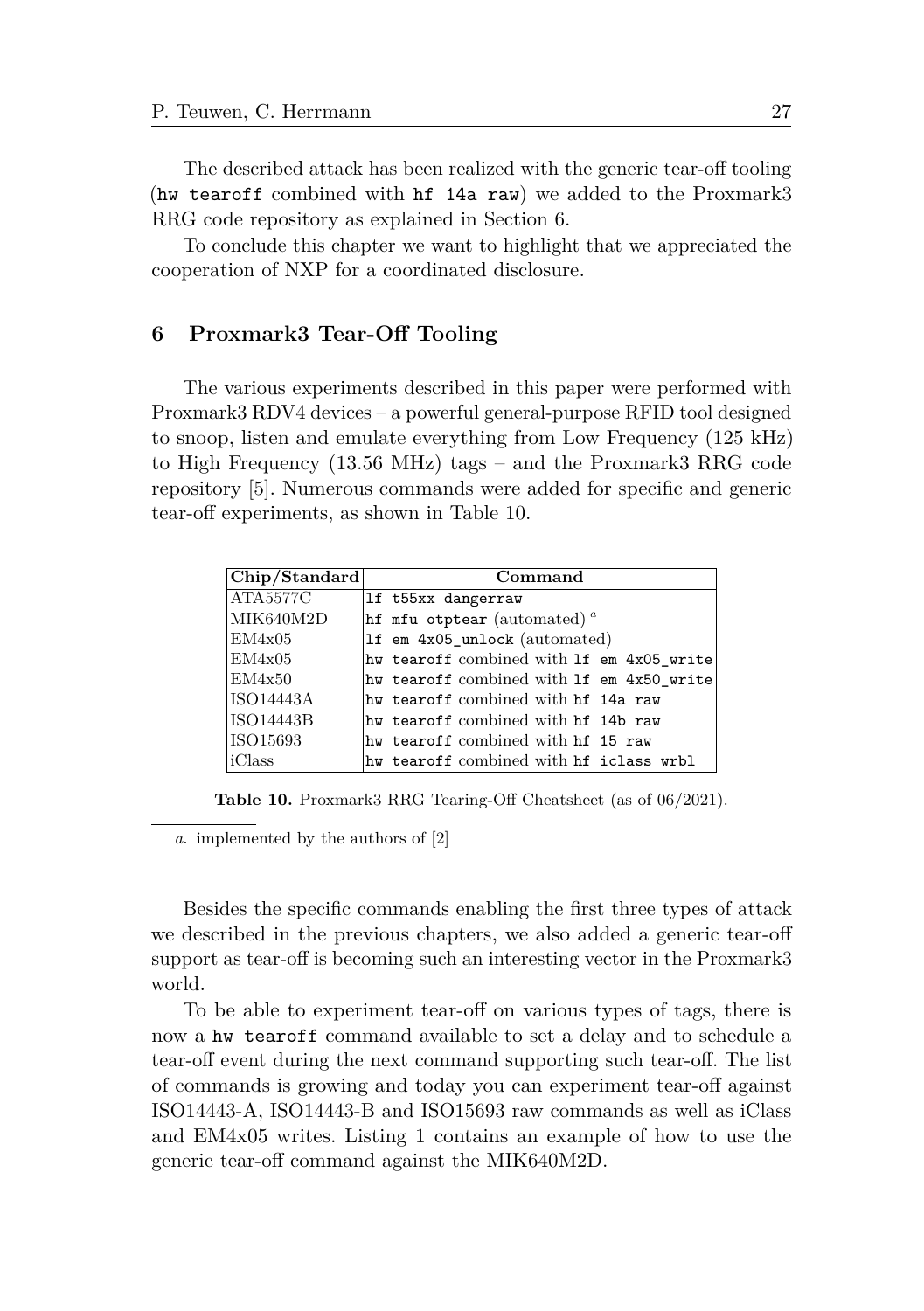```
% Block 3 current value :
  [ usb ] pm3 --> hf mfu rdbl -b 3
[=] Block # | Data | Ascii
[=] -----------------------------
[=] 03/0 x03 | FF FF FF FF | ....
% Trying to write zeroes in it ...
[ usb ] pm3 --> hf mfu wrbl -b 3 -d 00000000
% It fails as block 3 is OTP
[ usb ] pm3 --> hf mfu rdbl -b 3
[=] Block # | Data | Ascii
\lceil = \rceil - - - -
[=] 03/0 x03 | FF FF FF FF | ....
% Now scheduling a tearing event
[ usb ] pm3 --> hw tearoff -- delay 300 --on
[=] Tear - off hook configured with delay of 300 us
[=] Tear - off hook enabled
% Trying to write arbitrary value on block 3 in raw mode
[ usb ] pm3 --> hf 14a raw -sc a 203 ffffffff
[#] Tear - off triggered !
% Tadaam , OTP block is reset !
[ usb ] pm3 --> hf mfu rdbl -b 3
[=] Block # | Data | Ascii
[=] -----------------------------
\vert [=] 03/0x03 | 00 00 00 00 | ....
```
**Listing 1.** Generic tear-off against MIK640M2D.

If nevertheless you want to execute a tear-off on a command not yet ready for it, adding support becomes as easy as adding a couple of lines in the firmware code, just after the command triggering an EEPROM operation has been sent to the tag, as shown in Listing [2.](#page-27-1)

```
if ( tearoff_hook () == PM3_ETEAROFF ) {
   // tear -off performed . Clean stuff and return
} else {
   // do as usual : read reply etc.
}
```
**Listing 2.** Generic tear-off hook to insert in the firmware.

Typically one can use the generic tear-off command and hook when poking at a new target to characterize it and when testing attack strategies on it, before writing more specific and automated tools.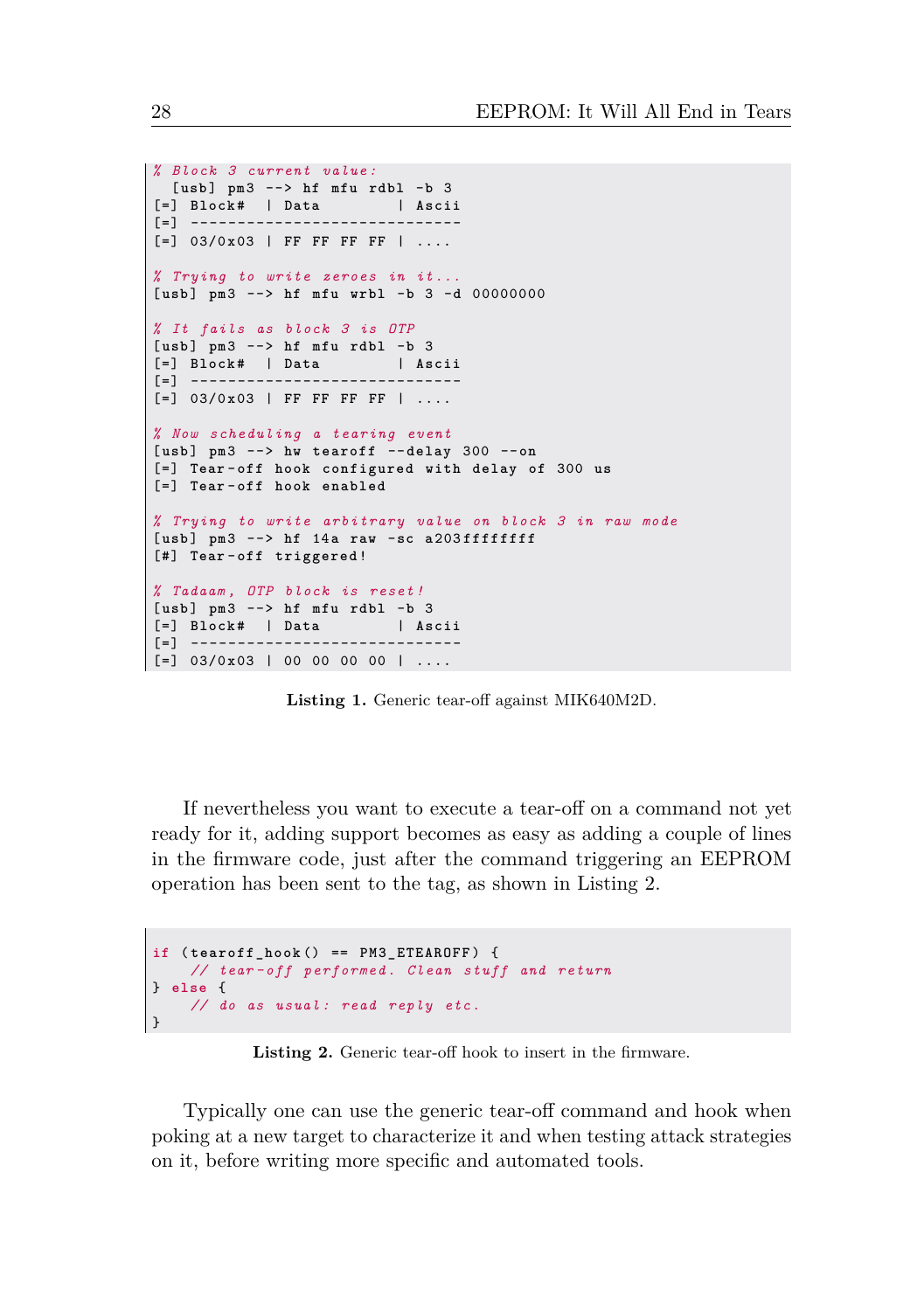# <span id="page-28-1"></span>**7 Conclusion and Future Research**

Based on our observations against many different tags, we have detailed several effects that may happen when an EEPROM *erase* or *write* operation is interrupted. We have explained how these effects can be leveraged to understand various security features internals and to defeat them. We have described real life examples on four different HF and LF RFID tags, from different manufacturers.

In the most secure example, the MIFARE Ultralight EV1, we have seen the difficulty to predict some weird behaviors due to weak bits especially when a security function relies on these bits and reads different values depending on the context. This is a challenge for the designers and an opportunity for the attackers even on secure chips if the designer did not think of all the possibilities.

A better understanding and model of the probabilities behind the reading threshold mechanism of a bit, their distribution across the bits of a component, across components of a same family and under different environmental conditions would be a valuable tool for further investigations.

The same type of issues might probably be found on EEPROMs contained in other non-RFID devices as well. This requires transposing the physical tearing-off variables to connected chips: under-powering the chip as an equivalent to bringing the RFID tag as far as possible from the reader, a cut in the EEPROM voltage supply would mimic a tear-off, etc.

These research activities were also the opportunity to add a generic tool in the Proxmark3 code, in order to enable fast prototyping of tearingoff experiments on the whole range of LF and HF tags supported by the Proxmark3.

Now, your turn: find other interesting targets, in RFID/NFC or in other domains, get inspired by the tear-off strategies we presented, make use of our generic tear-off tooling and hopefully get some interesting results to share as well!

We want to thank all the reviewers for their very valuable comments.

## **References**

- <span id="page-28-2"></span>1. EM Microelectronic. EM4205/4305 LF Animal & Access ICs. [https://www.](https://www.emmicroelectronic.com/product/lf-animal-access-ics/em42054305) [emmicroelectronic.com/product/lf-animal-access-ics/em42054305](https://www.emmicroelectronic.com/product/lf-animal-access-ics/em42054305).
- <span id="page-28-0"></span>2. N. Grisolía and F. G. Ukmar. Estudio del comportamiento ante fallas en memorias EEPROM aplicadas en dispositivos RFID/NFC, 2020. [http://proxmark.](http://proxmark.org/files/Documents/13.56%20MHz%20-%20MIFARE%20Ultralight/PFI%20-%20Federico%20Gabriel%20Ukmar%20LU1052979%20-%20Nahuel%20Grisolia%20LU1038395%20-%20Ingenier%c3%ada%20Inform%c3%a1tica.pdf) [org/files/Documents/13.56%20MHz%20-%20MIFARE%20Ultralight/PFI%20-](http://proxmark.org/files/Documents/13.56%20MHz%20-%20MIFARE%20Ultralight/PFI%20-%20Federico%20Gabriel%20Ukmar%20LU1052979%20-%20Nahuel%20Grisolia%20LU1038395%20-%20Ingenier%c3%ada%20Inform%c3%a1tica.pdf) [%20Federico%20Gabriel%20Ukmar%20LU1052979%20-%20Nahuel%20Grisolia%](http://proxmark.org/files/Documents/13.56%20MHz%20-%20MIFARE%20Ultralight/PFI%20-%20Federico%20Gabriel%20Ukmar%20LU1052979%20-%20Nahuel%20Grisolia%20LU1038395%20-%20Ingenier%c3%ada%20Inform%c3%a1tica.pdf) [20LU1038395%20-%20Ingenier%c3%ada%20Inform%c3%a1tica.pdf](http://proxmark.org/files/Documents/13.56%20MHz%20-%20MIFARE%20Ultralight/PFI%20-%20Federico%20Gabriel%20Ukmar%20LU1052979%20-%20Nahuel%20Grisolia%20LU1038395%20-%20Ingenier%c3%ada%20Inform%c3%a1tica.pdf).